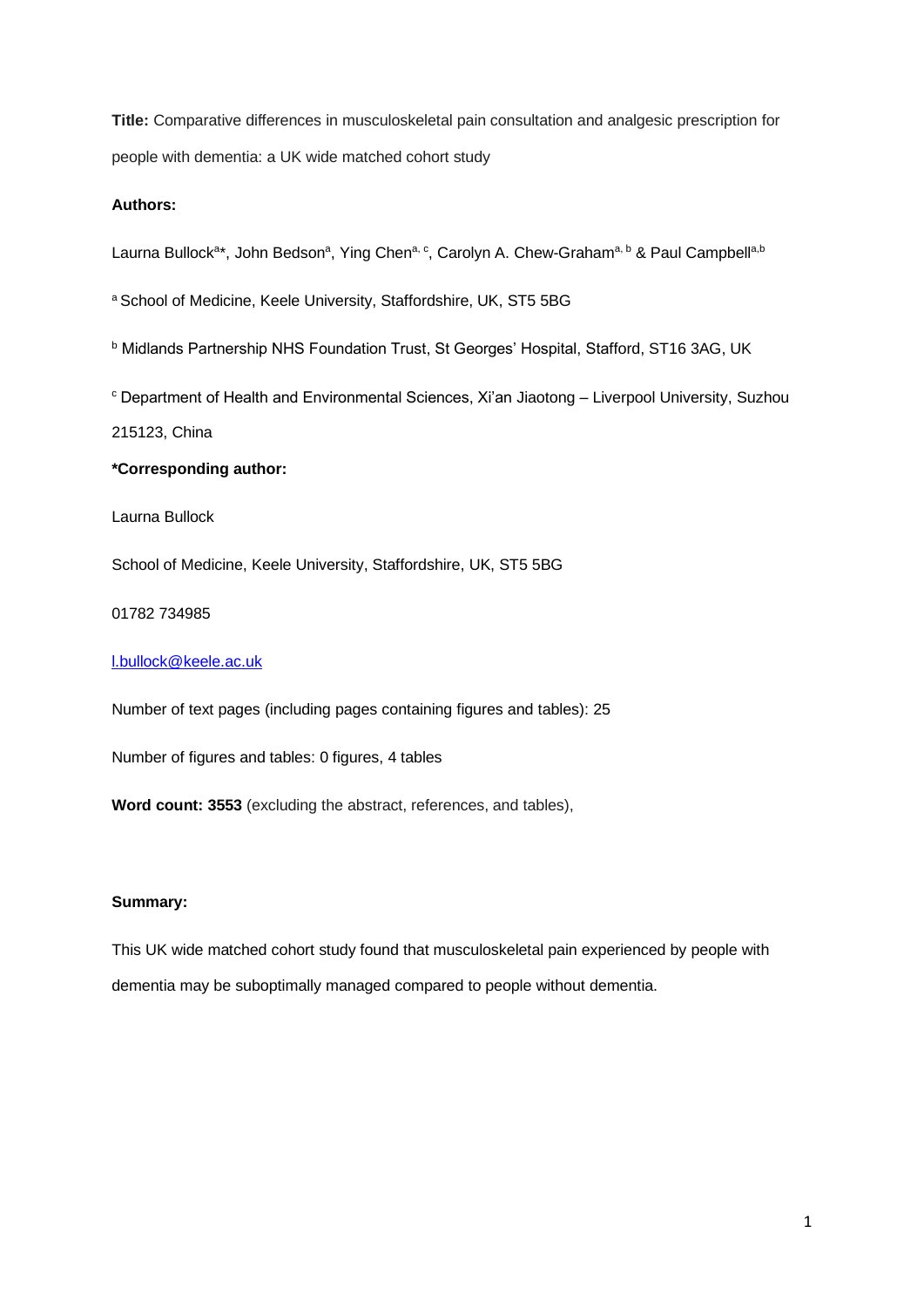# **ABSTRACT**

Painful musculoskeletal conditions are common in older adults, however pain identification, assessment, and management are reported to be suboptimal for people with dementia. Adequate pain management is an integral aspect of care for people with dementia to prevent or delay negative outcomes, such as behavioural and psychological changes, emergency department attendance, and premature nursing home admission. This study aims to examine musculoskeletal consultations and analgesic prescriptions for people with dementia compared to people without dementia. A dementia cohort (*n*=36,582) and matched cohort were identified in the Clinical Practice Research Datalink (a UK wide primary care database). Period prevalence for musculoskeletal consultations and analgesic prescriptions were described and logistic regression applied to estimate associations between dementia and musculoskeletal consultation/analgesic prescription from time of dementia diagnosis to 5 years post diagnosis. **P**eople with dementia had a consistently (over time) lower prevalence and odds of musculoskeletal consultation and analgesic prescription compared to people without dementia. The evidence suggests that pain management may be suboptimal for people with dementia. These results highlight the need to understand more about practical methods to increase awareness of pain and to employ better methods of pain assessment, evaluation of treatment response and acceptable and effective management for people with dementia, in primary care.

### **209/250 words**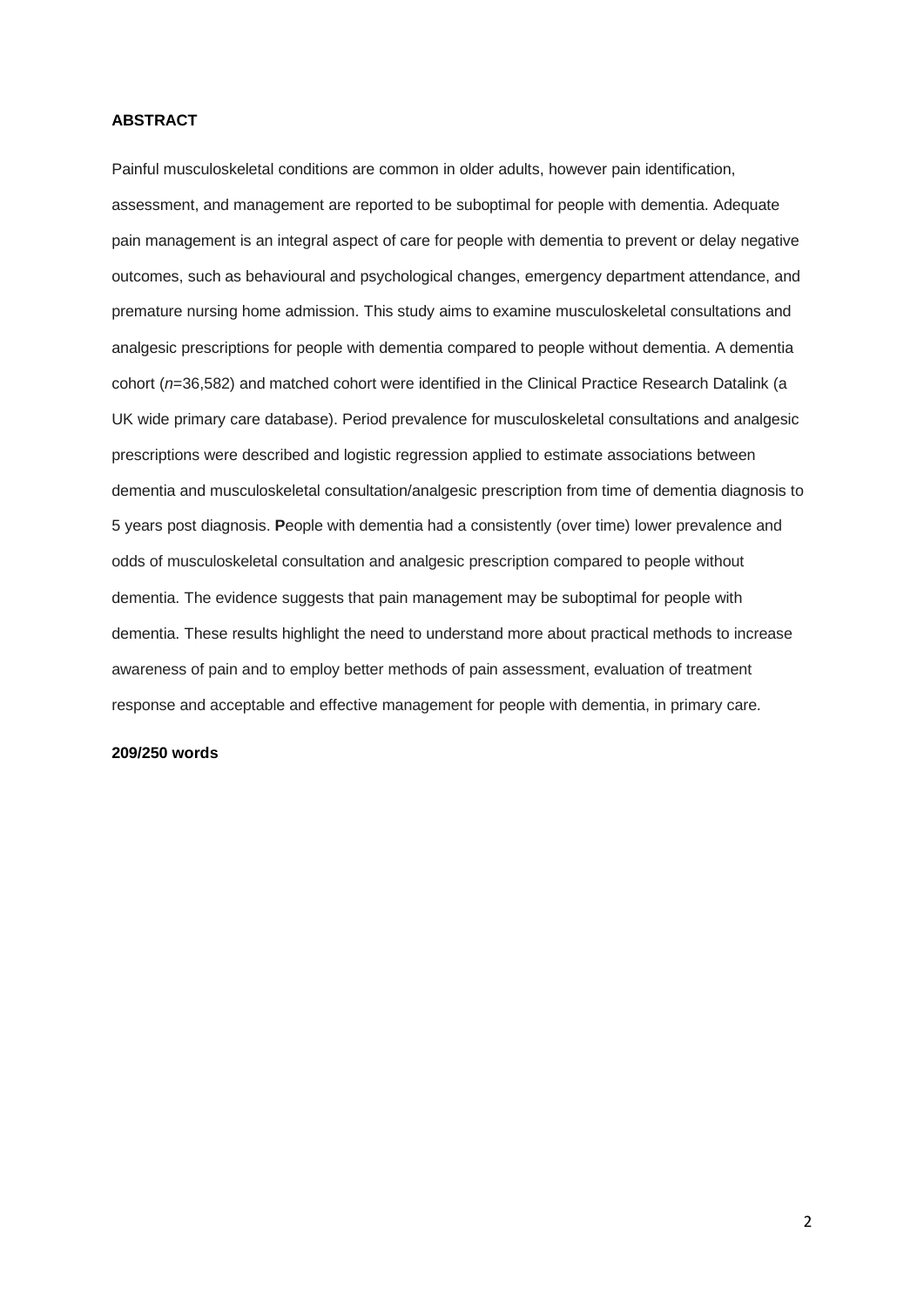#### **Introduction**

Approximately half of community-dwelling (i.e. not within hospital or formal care) older adults with and without dementia have pain [48], with the most common cause of persistent pain being musculoskeletal based [45]. Musculoskeletal conditions are one of the most common reasons that people access healthcare services and confer a considerable burden to the individual and wider society [12].

Symptoms associated with dementia (e.g. diminished language capacity, memory impairment, and behavioural and psychology changes) may lead to difficulties articulating a pain experience or fulfilling their unmet need for pain relief [18]. Rather than verbally communicating their pain experience, people with dementia may express pain through nonverbal expressions and behavioural changes (e.g. poor sleep, decreased appetite, withdrawal from usual activities) [46]. Consequently, caregivers and clinicians may not recognise or interpret expressions of pain correctly; wrongly attributing expressions of pain (e.g. agitation) as a symptom of dementia, thus leading to the inadequate assessment and treatment of pain [26]. Research evidence predominately within formal care settings (i.e. nursing homes) has identified that people with dementia have significantly fewer pain assessments than older adults without dementia, and that pain identification becomes increasingly problematic aligned to dementia disease severity and level of cognitive impairment [39,43]. A similar picture exists with prescription of analgesics; with a recent systematic review and meta-analysis of cross-sectional data finding that people with dementia had a significantly lower analgesic prescription prevalence compared to people without dementia [48].

Clearly adequate pain identification and assessment is a prerequisite for optimal pain treatment generally [45], however there may be greater importance in those with dementia. Poorly managed pain has been associated with behavioural and psychological changes [20], increased emergency department attendance [28], and increased cognitive impairment [19], each of which is linked to poor outcomes for people with dementia such as premature nursing home admission [3] and death [10]. Adequate pain management is therefore an integral aspect of care to prevent or delay such outcomes, thereby supporting people with dementia to continue live independently, in accordance with key health policy agendas [42].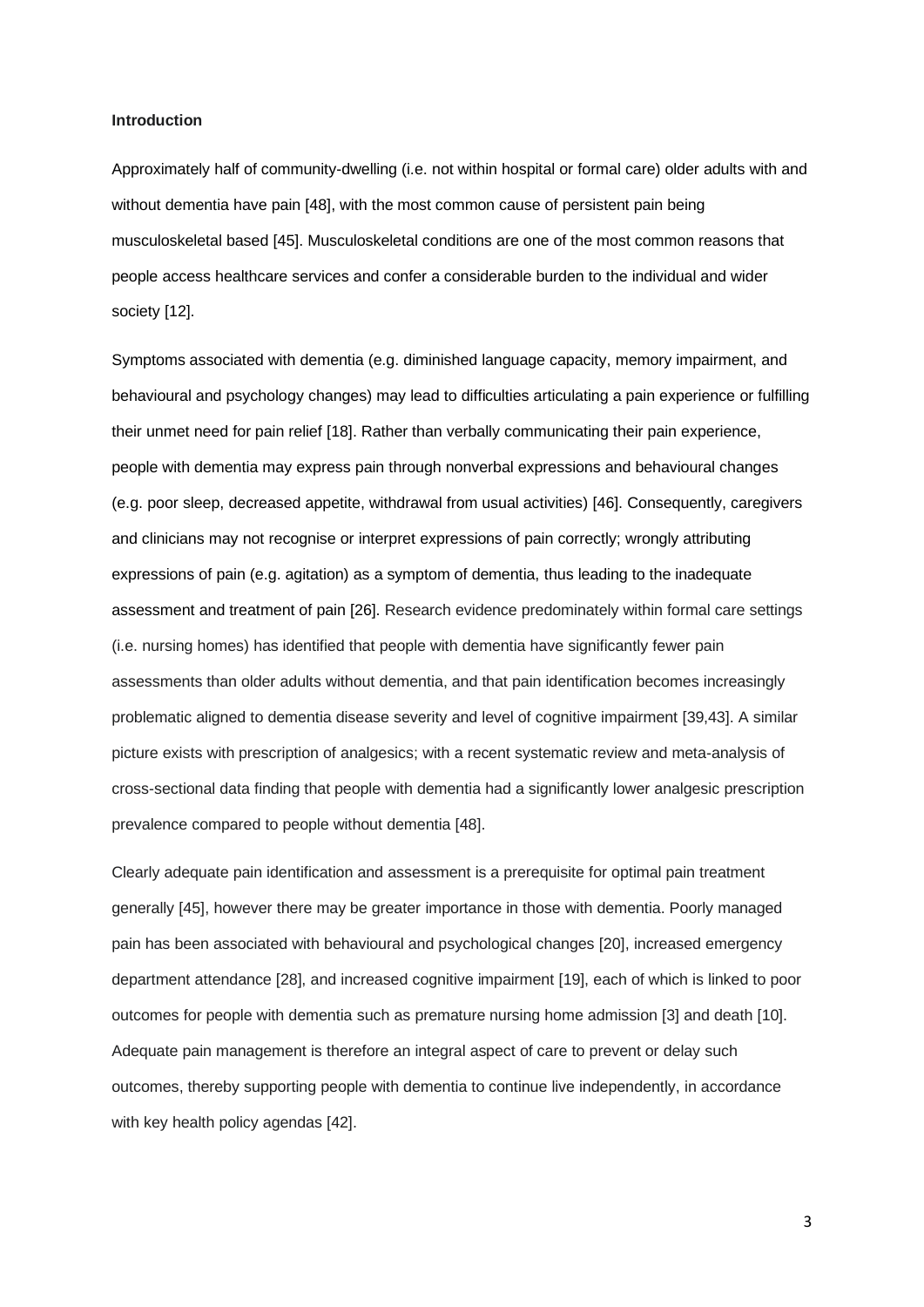Much of the research evidence to date is focused on formal care populations (e.g. care home residents) [13], with research exploring pain management in community or primary care settings limited to cross-sectional, descriptive, and small sample designs [13]. Recent research has called for quantitative studies to examine pain assessment and analgesic prescribing for people with dementia within community settings such as primary care [29]. This study aimed to describe the longitudinal prevalence of musculoskeletal consultation and analgesic prescription for people with dementia compared to matched older adults without dementia in a UK primary care database.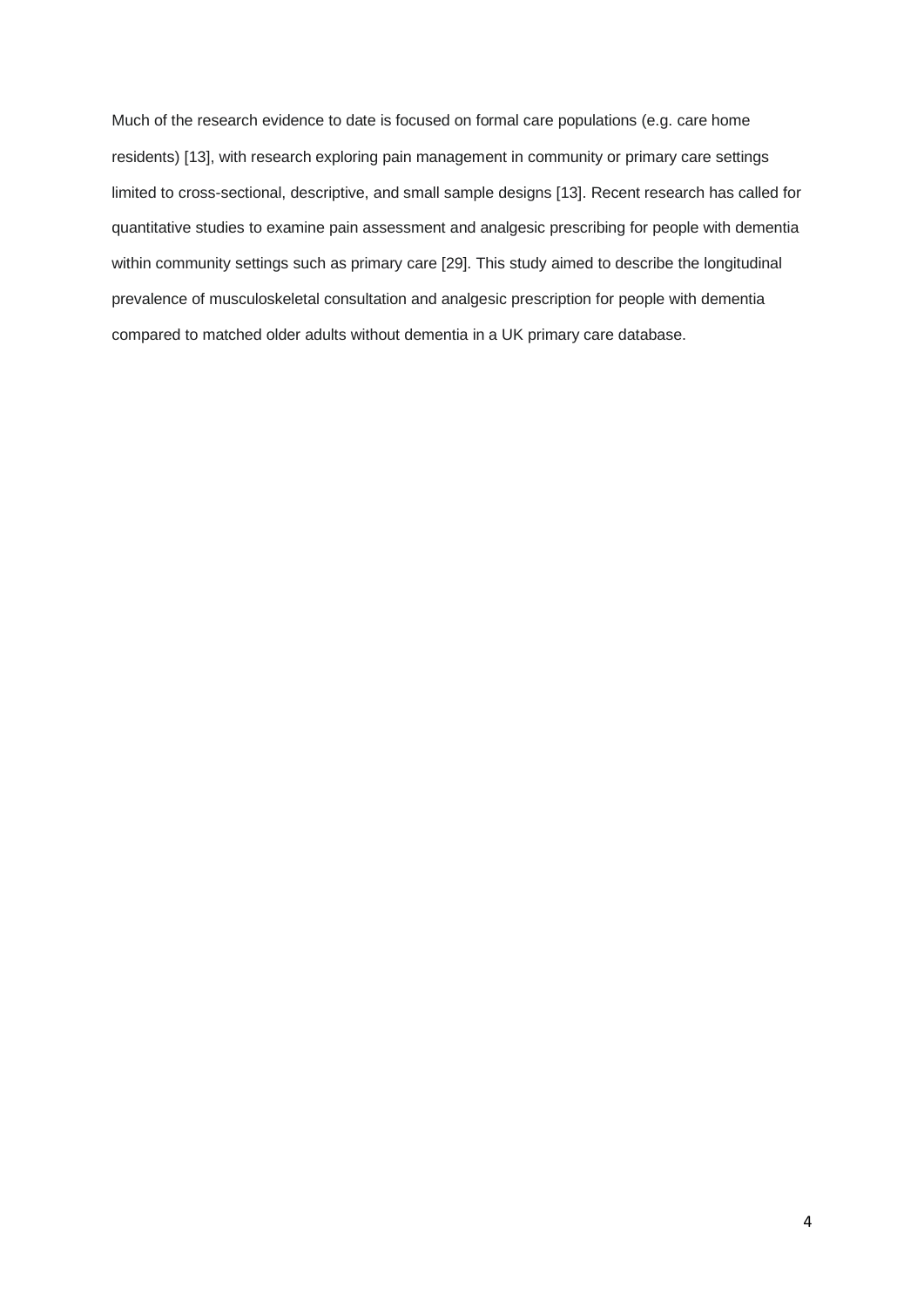# **Methods**

## **1.1 Study setting and population**

This study used data from the Clinical Practice Research Datalink (CPRD) GOLD. CPRD is a UK primary care medical database containing high-quality and anonymised data on over 11 million patients [27], of which 2.8 million were active in 2017. In the UK, 98% of the population are registered with a general practice [27] making primary care electronic health record data an ideal representative sample. When compared to the UK 2011 census, CPRD patients were representative of the UK population in relation to age, gender, and ethnicity [27]. CPRD includes data on patients' clinical conditions, diagnoses, and symptoms that correspond to ICD classification codes, information on tests, referrals, and prescribed medications (corresponding to British National Formulary) as well as information on demographics and health behaviour [27]. Furthermore patient information from secondary care are also included in the CPRD, an example being medication prescribed from secondary care continued in primary care [2].

Data were retrieved from 1<sup>st</sup> January 1995 to 31<sup>st</sup> December 2017. For the purpose of this analysis, the general practices included were linked to the Office for National Statistics practice-level Index of Multiple Deprivation. Research indicates that practices with and without linked data are similar in regards to demographic data, years of follow‐up, and prescribing of medication [21].

# **1.2 Study participants**

Electronic health record data is principally collected in UK primary care using Read codes entered by members of primary care staff. Read codes are a standard, hierarchical vocabulary of clinical terms used to document various clinical information, including but not limited to symptoms, signs, diagnoses, and prescriptions [9].

A dementia cohort (exposed population) was identified with a dementia diagnostic Read code or a dementia-related drug between 1<sup>st</sup> January 1997 and 31<sup>st</sup> December 2017. Dementia index date was defined as the incident (first record) dementia diagnostic Read code or a dementia-related drug (whichever came first). A matched cohort (1:1) by year of birth, sex, and general practice was identified with no evidence of a dementia diagnostic Read code or a dementia-related drug between 1997 and 2017. Dementia index date was assigned for patients in the matched cohort within their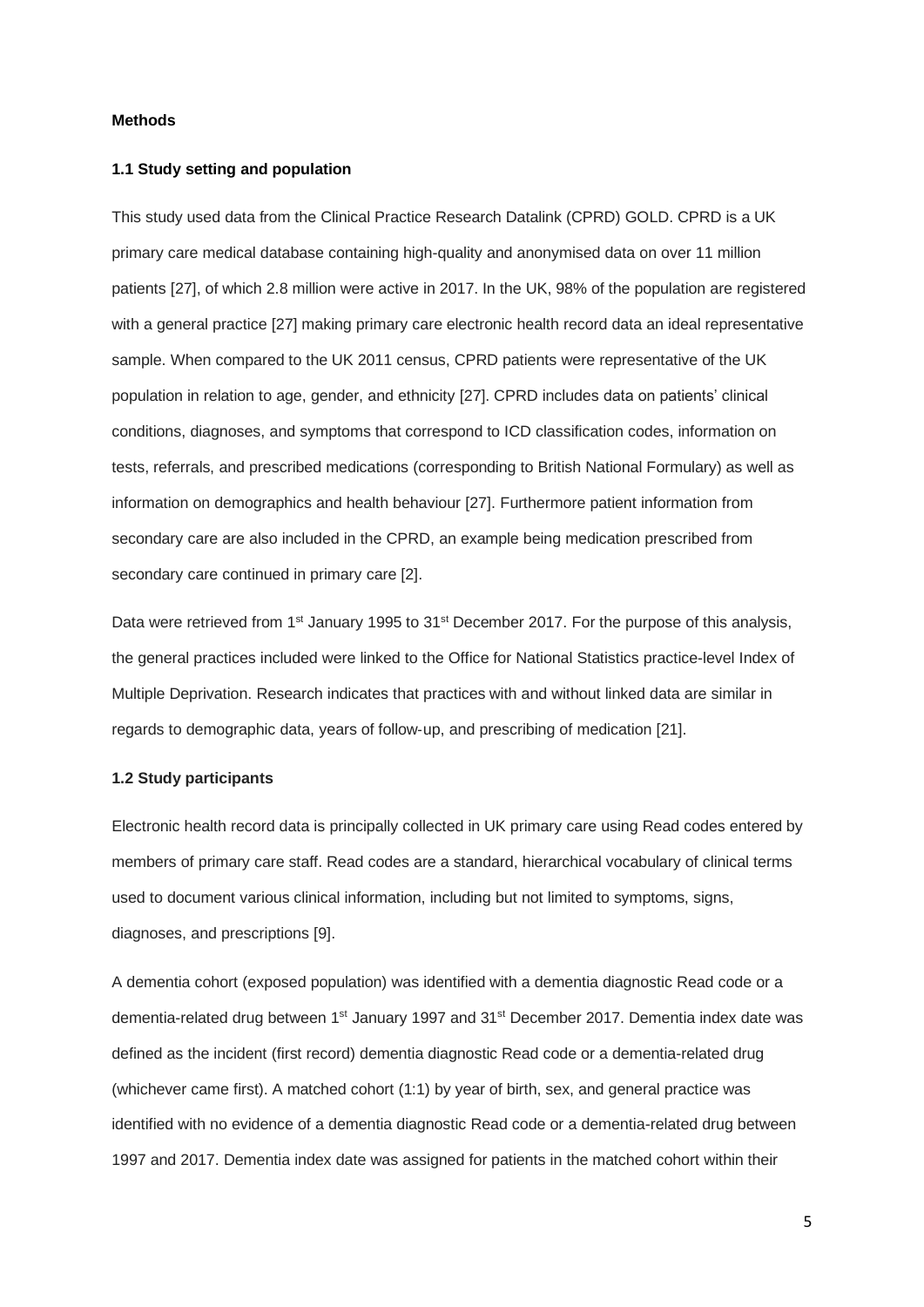respective matched-pair for analysis. Read codes were identified from previously defined clinical codes lists [15,16] (available online at [https://www.keele.ac.uk/mrr\)](https://www.keele.ac.uk/mrr).

To be included in the dementia or matched cohort, all patients were 50 years old or older at index date, with no evidence of a Read code indicative of formal care residence during 1997 to 2017. All patients had at least a two-year period between their entry date and their index date, with no evidence of a Read code indicative of cancer diagnosis during this period. Additionally, patients were excluded 6 months before their first morbidity cancer Read code during follow up. Finally, all patients must have had evidence of a face-to-face, or telephone consultation with a GP or a nurse within a 90-day preand-post window of their assigned index date to ensure that they were active consulters.

# **1.3 Outcome measures**

# Musculoskeletal consultation

Musculoskeletal consultations were identified using previously validated Read codes documented in the patient's record (available online at [www.keele.ac.uk/mrr\)](http://www.keele.ac.uk/mrr) [30]. Previous research has documented musculoskeletal consultation as an appropriate marker to encapsulate pain identification and assessment for older adults in CPRD [4].

#### Analgesic prescription

Evidence of analgesic prescription was identified using a previously validated hierarchical classification [7] that categorised analgesics into six groups based on their potency, in line with the World Health Organisation analgesic ladder. At the bottom of the ladder are basic analgesic prescriptions (e.g. paracetamol). Opioid analgesic prescriptions were separated into four classifications based upon their potency; weak analgesics, moderate analgesics, strong analgesics (each containing increasingly strong opioids used alone or in combination with paracetamol), and very strong analgesics (very strong single opioids such as morphine), and NSAIDS [7]. An additional category included evidence of (any) analgesic prescription, irrespective of classification or potency.

# **1.4 Covariates**

Covariates that could be associated with the outcomes of interest were identified from a systematic review conducted by the authors [13]. Covariates included: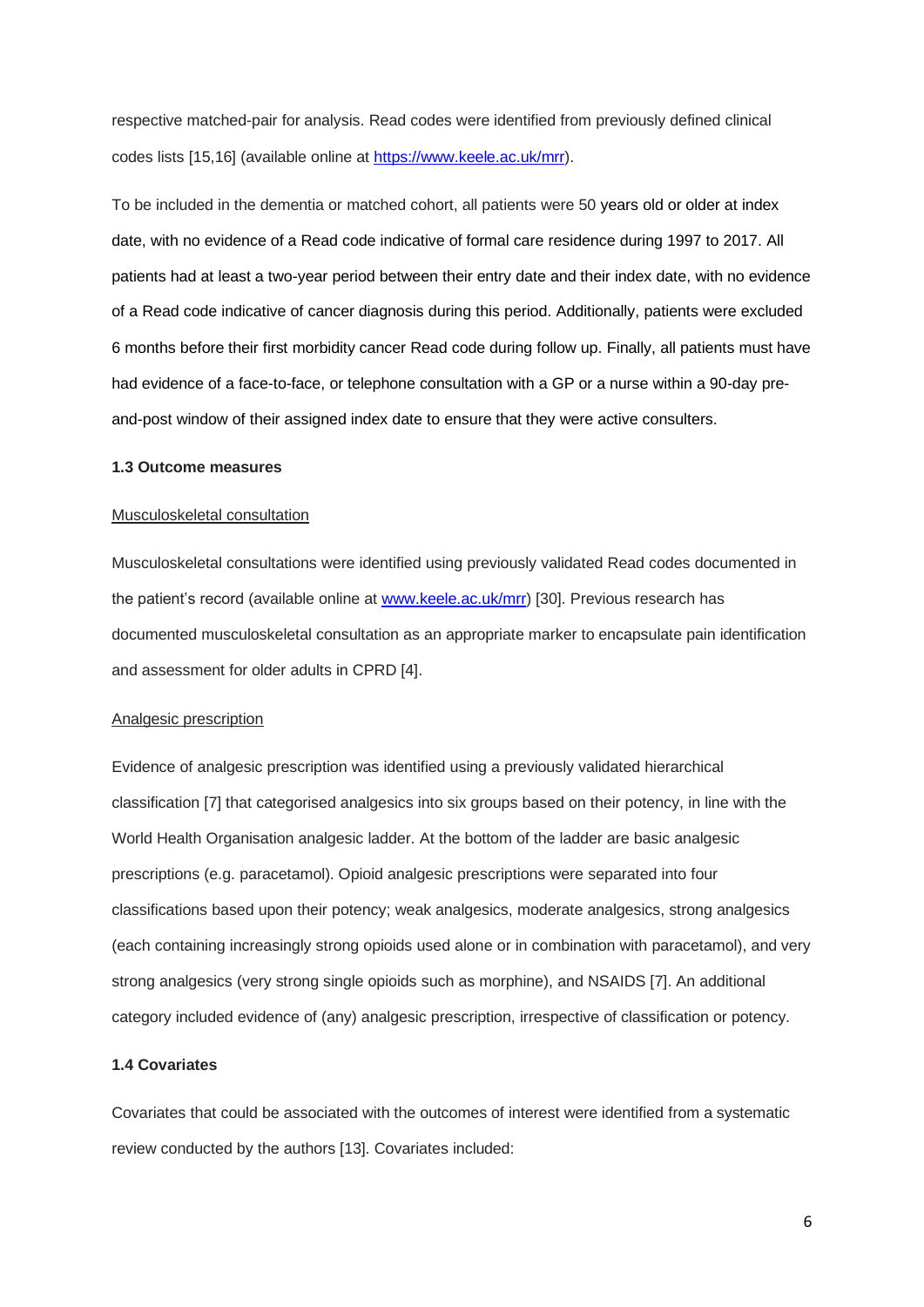- Evidence of specific comorbidities (cardiovascular-related conditions, diabetes, depression) during the two years before index date [51].
- A surrogate measure for comorbidity calculated using the total number of prescriptions during the two years before index date mapped to different British National Formulary sections [41,44].
- The frequency of consultations by each patient during the two years before index date defined as "any face-to-face or telephone consultation completed by a doctor or a nurse" [47].
- Length of follow up (the number of days from index date to exit date).
- The year of index date, as this may be at any time during the 20-year study period (1st January 1997 to 31st December 2017) to adjust for potential cohort effect over time.

## **1.5 Follow up**

Follow up continued until five years after index date, or until the patient no longer contributed data, known as their 'exit date' (e.g. the date of the practice or patient left CPRD, patient death, 6 months prior to the patient's first morbidity cancer Read code, or if the study end date (31<sup>st</sup> December 2017) was reached). All analysis was conducted for a maximum five-year period from index date, and each annual period from index date to five years after index date. Stratification into annual periods from index date allowed examination of any patterns in musculoskeletal consultation and analgesic prescription over time from index date in line with the expected progression of dementia and worsening of symptoms [23].

### **1.6 Statistical analysis**

A matched cohort comparison was conducted. The baseline demographics were first described and compared using univariate statistical tests (e.g. t-test or chi-squared tests where appropriate).

To calculate period prevalence, patients contributed to the numerator of the equation if they had evidence of the outcome (musculoskeletal consultation or analgesic prescription) during the specified time period. If there was evidence of musculoskeletal consultation or analgesic prescription within the time period, additional consultations or analgesic prescriptions (of the same strength classification)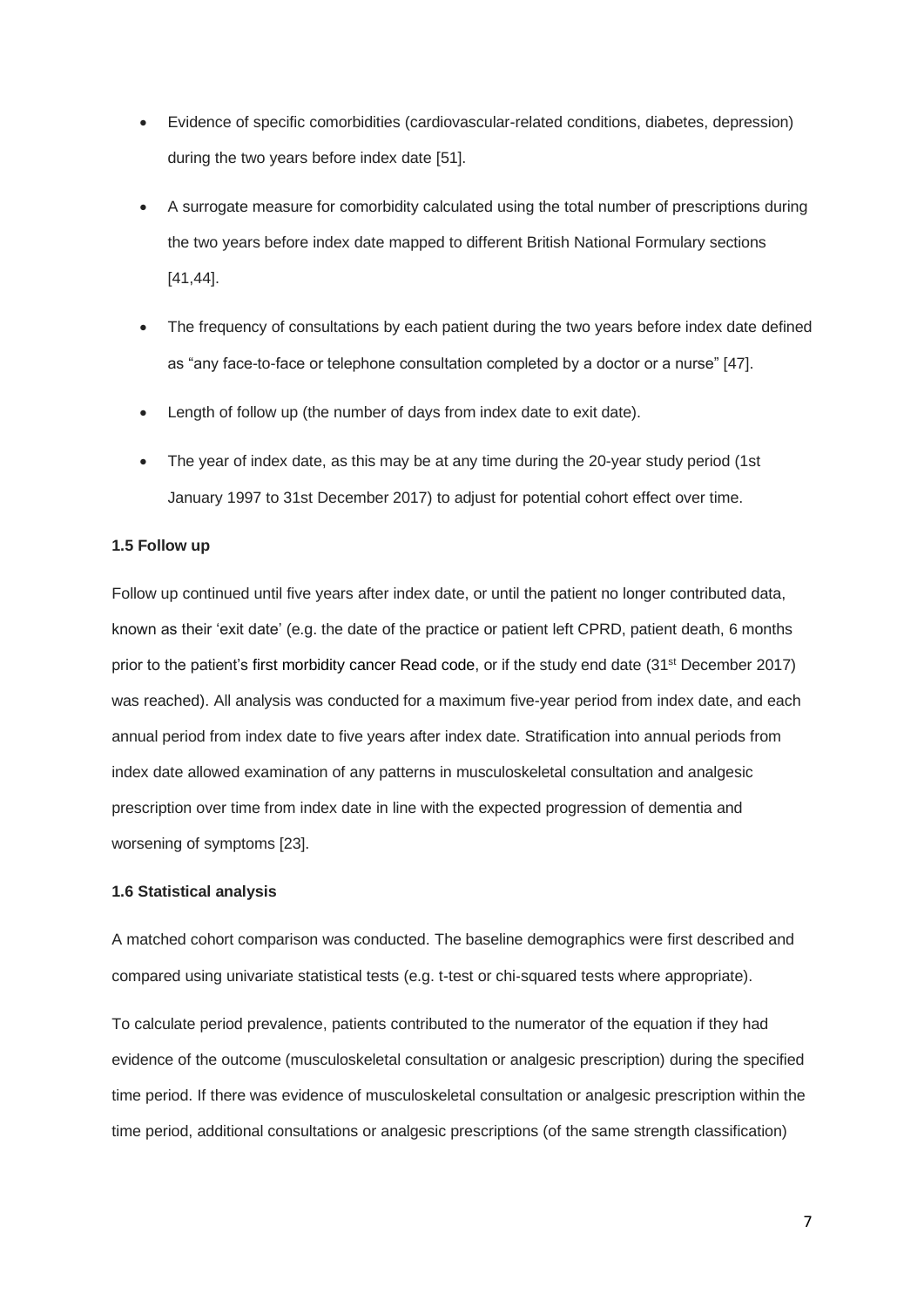were ignored [30]. The denominator included patients eligible during the time period. Period prevalence was reported as a percentage.

Conditional logistic regression models examined the association between patient status (dementia cohort vs. matched cohort) and the outcome (evidence of musculoskeletal consultation or analgesic prescription during each time period). Conditional logistic regression models produced unadjusted and adjusted odds ratios (OR) and 95% Confidence Intervals (95% CI), accounting for matched variables (general practice, year of birth, and sex), and adjusting for previous recorded consultations for cardiovascular-related conditions, diabetes and depression, morbidity, length of follow up, year of index date, and consultation frequency. Model assumptions were checked, including the linearity of continuous covariates to the log of the outcome variable assumption. If the assumption was violated, continuous variables were categorised with homogeneity within each strata implicitly assumed.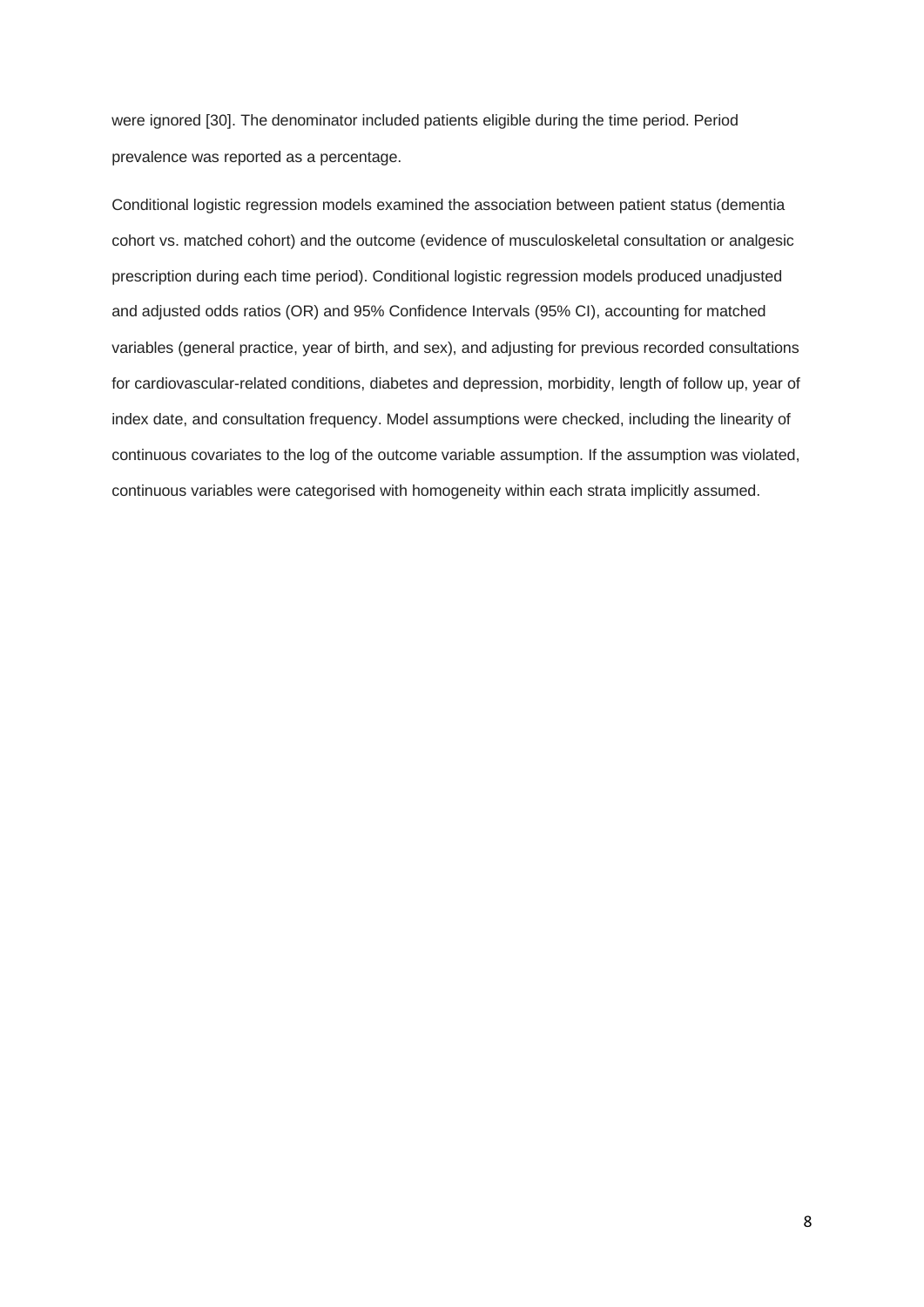### **Results**

### Baseline demographics

The study cohort included 73,164 participants (36,582 dementia cohort, and 36,582 matched cohort). Table 1 shows the baseline characteristics of the two cohorts. The dementia cohort and matched cohort were 59.8% female, with a mean age of 79.9 (standard deviation, 8.3) at the index date. The dementia cohort had significantly shorter median follow up (in days) than the matched cohort (621 vs 1225 days). During the two years before index date, the dementia cohort had a higher count of codes indicating comorbidity, and in specific were more likely to have records of cardiovascular-related conditions, depression and diabetes, compared to the matched cohort.

### Musculoskeletal consultations

#### *5-year prevalence of musculoskeletal consultations*

During the five-year period following index date, the dementia cohort had a significantly lower prevalence (12.2%) of musculoskeletal consultation than the matched cohort (58.5% vs 70.8%). Multivariable conditional logistic regression found that during the five-year period from index date, the dementia cohort had a lower odds of musculoskeletal consultation than the matched cohort (adjusted OR = 0.83, 95% CI 0.78 to 0.89) (see Table 2).

#### *Annual prevalence of musculoskeletal consultations*

The prevalence of musculoskeletal consultation for the dementia cohort gradually decreased in each annual period from index date to five years after index date (24.5% to 19.5% p<.001). In contrast, the prevalence of musculoskeletal consultation for the matched cohort remained relatively stable throughout follow up, with a slight increase in consultation prevalence during the latter annual periods. Multivariable conditional logistic regression models found the difference between the dementia cohort and matched cohort increased with the increase of disease duration of dementia (see Table 2) (first year: adjusted OR = 0.82, 95% CI 0.78 to 0.85; final year: adjusted OR = 0.61, 95% CI 0.54 to 0.68).

# Analgesic prescription

## *5-year prevalence analgesic prescription*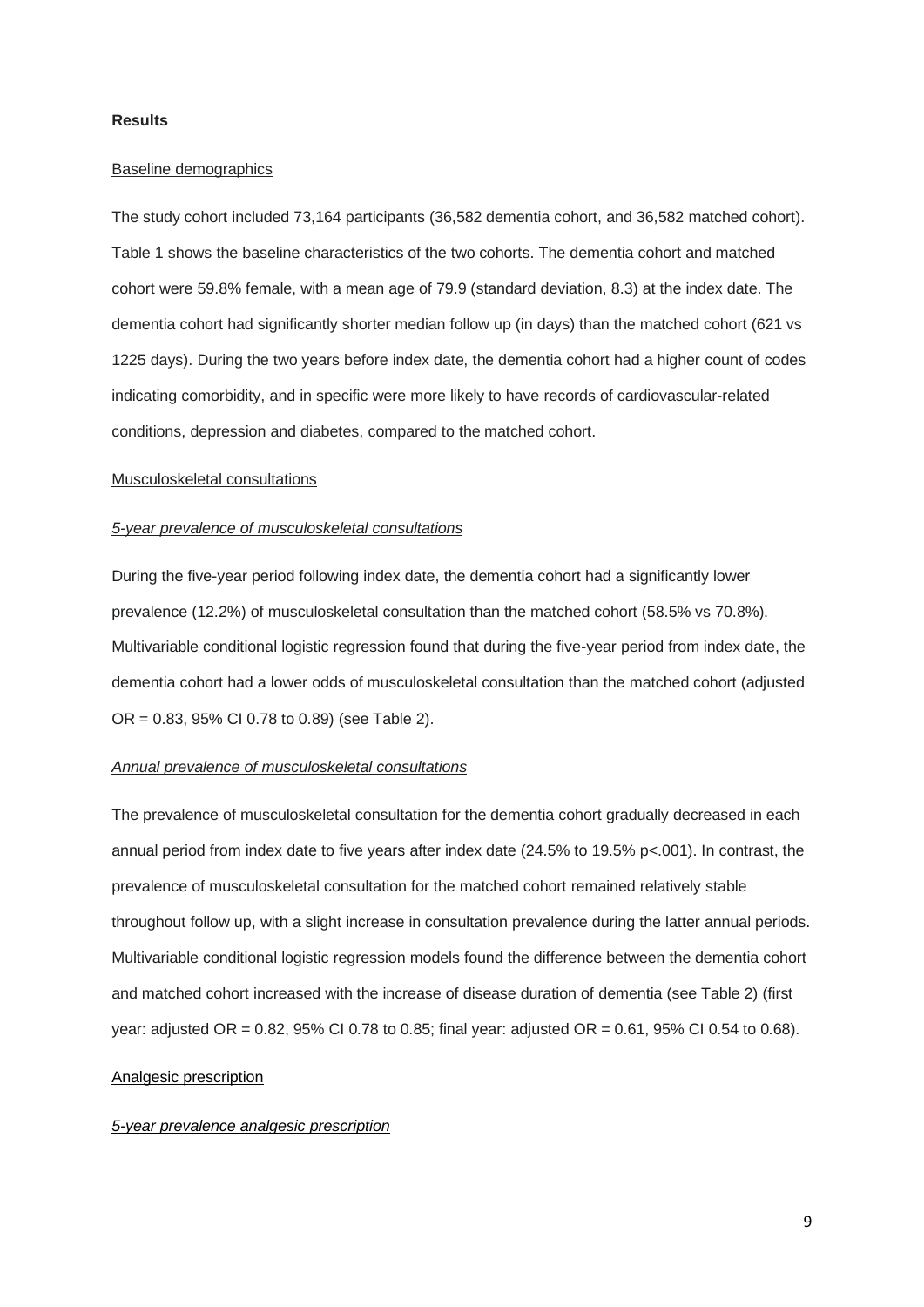The five-year prevalence of evidence of any analgesic prescription was similar for the dementia cohort compared to the matched cohort (76.7% vs. 79.0%, respectively; adjusted OR = 0.97 (0.91 to 1.03) (see Table 3).

When stratified into analgesic classifications, the five-year prevalence of basic analgesics was highest for the dementia cohort and matched cohort (63.5%, 62.1%, respectively), followed by weak analgesics, strong analgesics, NSAIDs, moderate analgesics, and lastly, very strong opioids (2.9%, 3.0%, respectively). The dementia cohort and matched cohort had a similar five-year prevalence of basic analgesic prescription (63.5% vs. 62.1%, respectively). However, the dementia cohort had a lower five-year prevalence and odds of being prescribed a weak analgesic, moderate analgesic, strong analgesic or NSAID compared to the matched cohort (see Table 3).

### *Annual prevalence of analgesic prescription*

The annual prevalence of analgesic prescription remained relatively stable for the dementia cohort and matched cohort from index date to 5 years (see Table 4). This reflected the multivariable logistic regression models (first year of follow up: adjusted OR 0.96, 96% CI 0.93 to 0.99; final year of follow up: adjusted OR 0.89, 95% CI 0.83 to 0.97).

The annual prevalence of analgesic prescription was also stratified into analgesic classifications. The dementia cohort and matched cohort had a similar prevalence and odds of basic analgesic prescription, irrespective of annual period (see Table 4). Similarly, the annual prevalence of very strong analgesic prescription was similar for the dementia cohort and matched cohort throughout follow up, with the wide confidence intervals indicating no significant difference (year 1 adjusted OR 0.78, 95% CI, 0.63 to 0.97; year 5 adjusted OR 1.03, 95% CI 0.55 to 1.94).

Conversely, the dementia cohort had a lower annual prevalence and odds of weak analgesic, moderate analgesic, strong analgesic, and NSAID prescription compared to the matched cohort. Importantly, the prevalence of these analgesic prescriptions steadily lowered from index date throughout follow up for the dementia cohort.

#### **Discussion**

This study of over 70,000 patients in primary care found that people with dementia had a consistently lower prevalence of musculoskeletal consultation than older adults without dementia and this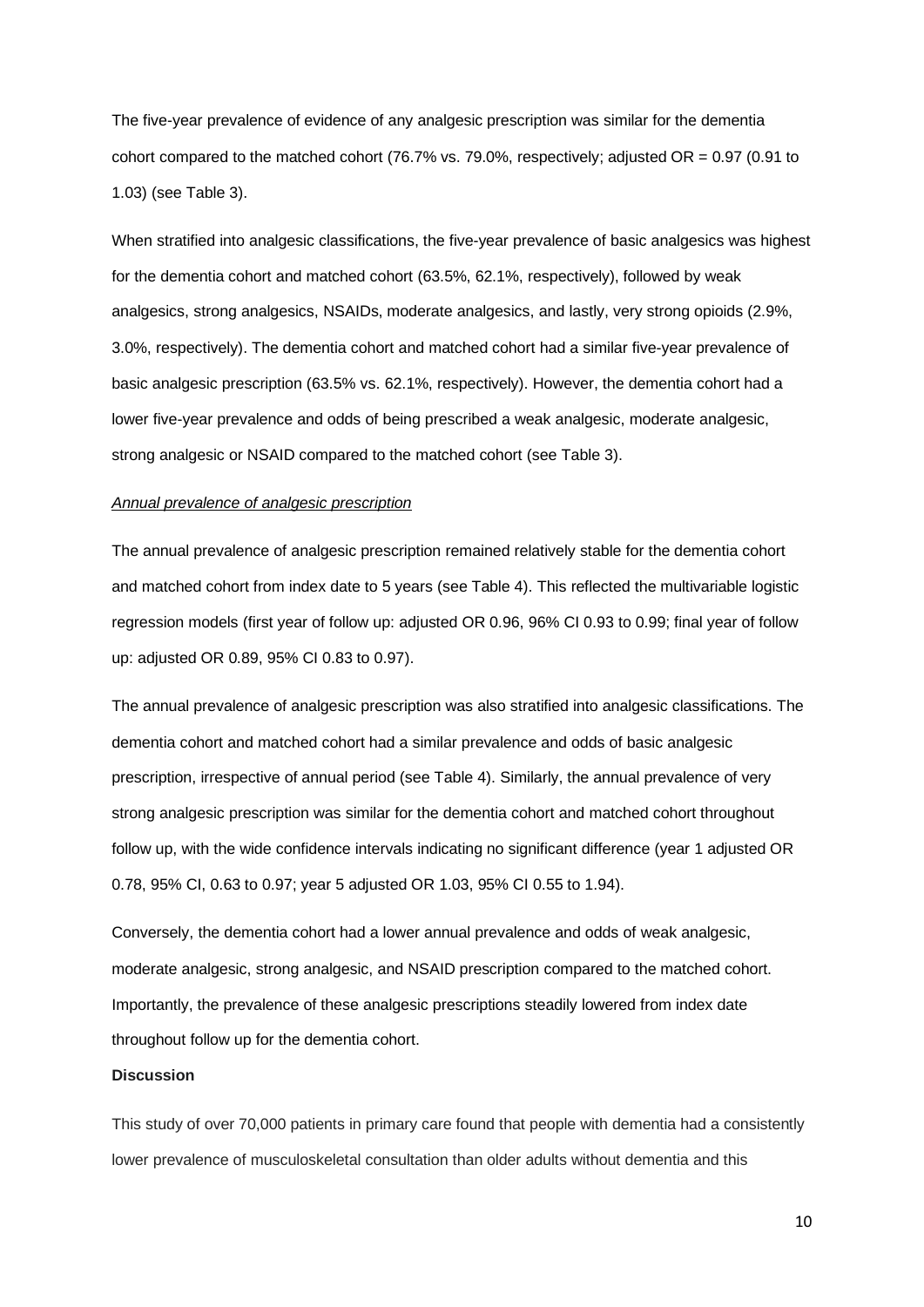discrepancy increased over time. This study also found people with dementia were recorded to lower evidence of weak, moderate, strong, and NSAID prescriptions compared to older adults without dementia, again with the discrepancy increasing throughout follow up. The following sections will explore these findings further, with reflection upon previous literature.

Our findings add to this literature by demonstrating that people with dementia had a lower prevalence of recorded musculoskeletal consultation than older adults without dementia and this is consistent with research conducted within care home settings [39]. Furthermore, the longitudinal perspective of this study enabled investigation into the prevalence of musculoskeletal consultations over time, with findings showing a decreased prevalence throughout follow up for people with dementia. This finding complements previous research that found that pain identification and assessment decreased with increased cognitive impairment [43], and decreased ability to provide a self-report of pain [34], using an assumption that the 5 year time period in this study would represent a sufficient period to represent dementia disease progression.

Similarly, for analgesics, patterns were found that differed between people with and without dementia that concur with previous literature. For example this study found that the prevalence of basic analgesic prescription was similar for people with dementia and older adults complementing findings of other studies that found people with dementia were prescribed similar [6,50], or higher rates [25,33,49] of paracetamol use than older adults without dementia [13]. Such findings may reflect the recommendation that paracetamol should be used as the first-line treatment for persistent pain due to the good side effect profile [1]. These recommendations are, however, in discordance with NICE Chronic pain: assessment and management guidelines (currently in development) that recommend paracetamol should not be given for chronic pain management [40]. This study found that prevalence of weak, moderate, and strong analgesic prescription was lower for people with dementia. This reflects the findings of a recent meta-analysis that reports people with cognitive impairment may use less opioids than people without cognitive impairment [24] and also evidence on the limitations of opioids to treat persistent pain in older adults [1,38] and particularly concerns associated with opioid use in people with dementia [17,22,36]. Whilst the patterns of weak to strong analgesic prescription were generally lower for people with dementia, the findings on very strong analgesic were less reliable with wider confidence intervals (adjusted OR 0.83, 95% CI 0.57 to 1.22). This may be reflective of the rarity of very strong analgesic prescription in primary care that may have reduced the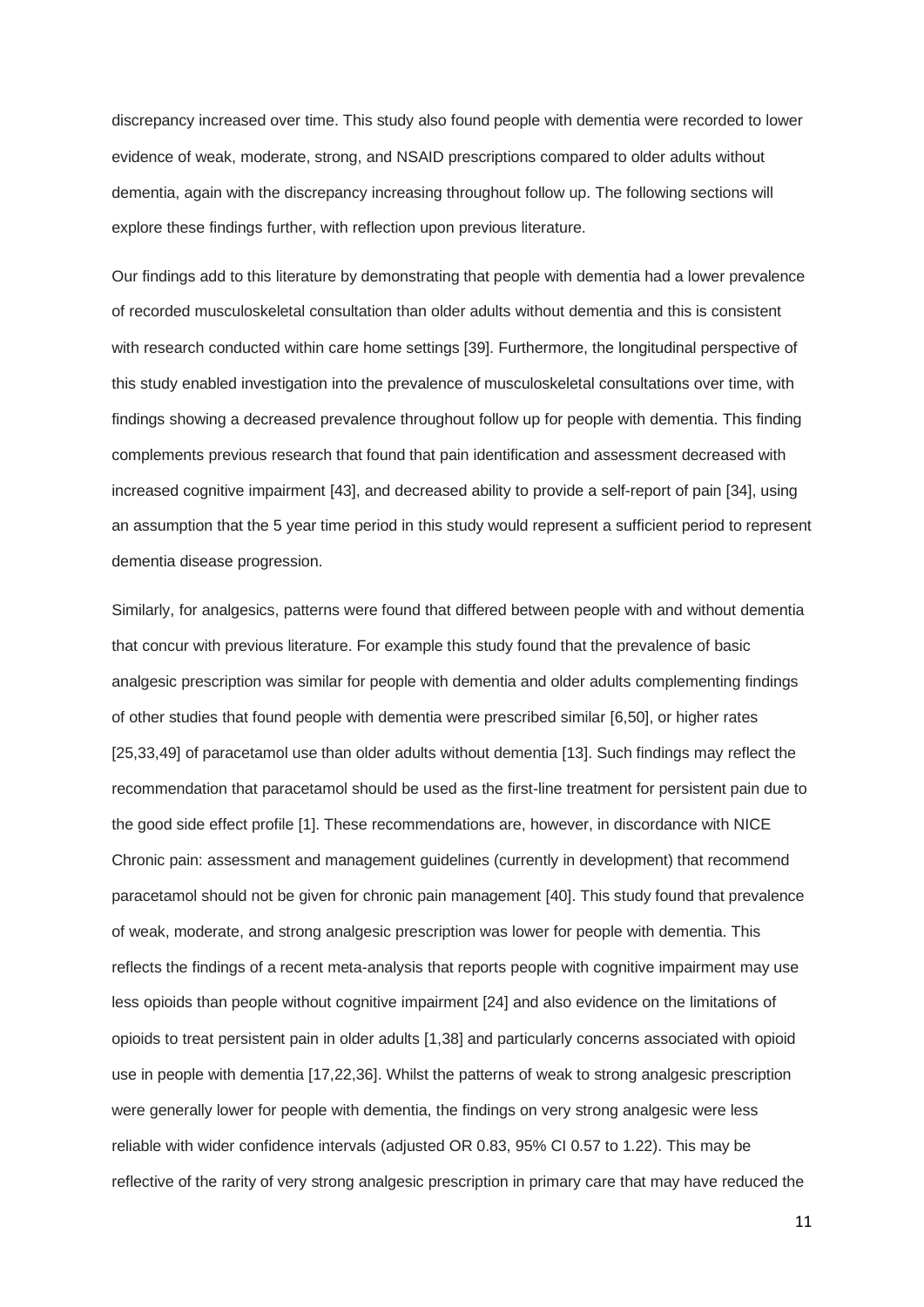precision of the estimates but also may be because very strong opioid prescriptions (such as for morphine or Oxycodone) would be warranted when the pain source is perhaps more severe and more easily identifiable (e.g. an acute injury). Finally, the five-year prevalence of NSAID prescription was 9% lower for people with dementia than older adults without dementia (19.2% vs. 28.3%, respectively), reflecting previous literature [5,50]. Additionally, this study found a steadily lowering prevalence of NSAID prescription throughout follow up. This finding is supported by a number of studies that also found a decreasing prevalence of NSAID use throughout the course of dementia [6,23] all of which reflect numerous guidelines recommending that NSAIDs should be considered rarely for older adults, and only if safer therapies (e.g. paracetamol) have failed to relieve pain due to potential side effects [1,38].

### *Strengths and limitations*

A key strength of this study is the use CPRD, as this database is broadly representative of the UK primary care population [27] with demonstrated validity in coding practice [32]. Furthermore, this study has utilised established and validated Read code and prescription lists to identify the cohort (dementia), outcome and covariates [8,16,37]. Use of electronic health records such as CPRD confers additional advantages as they record actual events and are not subject to selection or reporting bias associated with survey-based designs which can have added issues when applied to the collection of data from people with dementia [52]. In addition, results were adjusted for overall consultation frequency for each participant which accounts for increased likelihood of coding due to increased presentation (as consultations may be elevated due to dementia).

There are, however, several limitations associated with this study. Advances have been made to improve the detection of dementia within primary care, however there may have been patients within the matched cohort with undiagnosed dementia [31] and this potential misclassification may mean the strength of the associations with pain outcomes are underestimated. Furthermore, whilst electronic health data captures a wealth of information it cannot capture unrecorded health related information, for example self-managed pain and use of over-the-counter analgesics, therefore prevalence estimates of analgesic prescriptions (especially basic analgesics) in this study are likely to underestimated.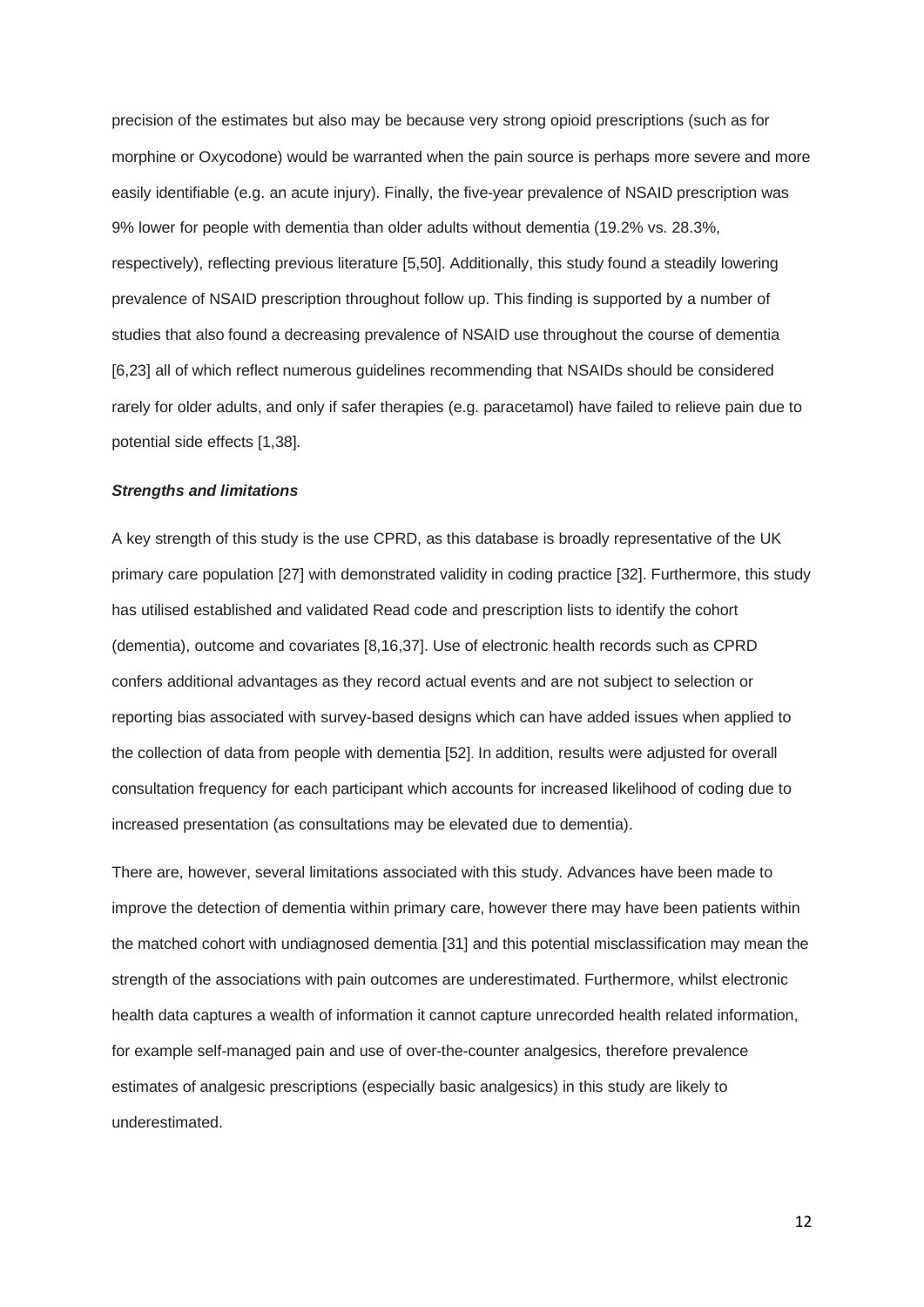In terms of the longitudinal analysis, this research aimed to describe the prevalence of musculoskeletal consultation and analgesic prescriptions over time from index date, in line with expected dementia progression. However, research and UK policy have highlighted the untimely coding of a dementia diagnosis in primary care records, with a small number of patients only receiving a recording of dementia during the latter, and more severe stages [11]. The untimely diagnosis of dementia in primary care may implicate the accuracy of longitudinal temporal analysis starting from an index date representing dementia diagnosis.

This study conducted a descriptive comparison of analgesic prescription between a dementia cohort and matched cohort by examining evidence of analgesic prescription in each time period. By identifying 'evidence of' analgesic prescription, rather than examining analgesic count may have underestimated the difference in analgesic prescription between people with and without dementia. Future studies should build upon this evidence by examining the number of pain prescriptions for people with dementia compared to a matched cohort.

Finally, differences in the reported effects between cohorts may in part be influenced by immortal time bias. In essence 'unhealthier' patients in the dementia cohort may have left the study (e.g. due to death, transfer to a care home), leaving a healthier cohort of people with dementia (i.e. less likely to have pain). Inspection of the median time in study showed significant differences between the cohorts (much less time for the dementia cohort), and this would be expected because selection of people with dementia will invariably include a higher level of mortality. However, checks in data show that the dementia cohort and the matched cohort that remained in the study during the last annual time period from index date (year four to five) were similar in regard to a range of baseline characteristics as people included in the first year after index date (see appendix A). Additionally, multivariable analyses adjusted for 'length of follow up' to negate the impact of immortal time bias on the results. To fully understand this issue future studies should include time-to-event regression techniques (e.g. survival analysis with matched censoring) to give estimation of the potential for immortal time bias.

There are potential clinical implications from these findings. Although analgesics may be over prescribed relative to other forms of treatment in older people [35], such prescribing is another marker (just as musculoskeletal consultation is) of the level of consideration and awareness of attending clinicians to the problem of pain [40]. Taking this to be the case, then this study provides further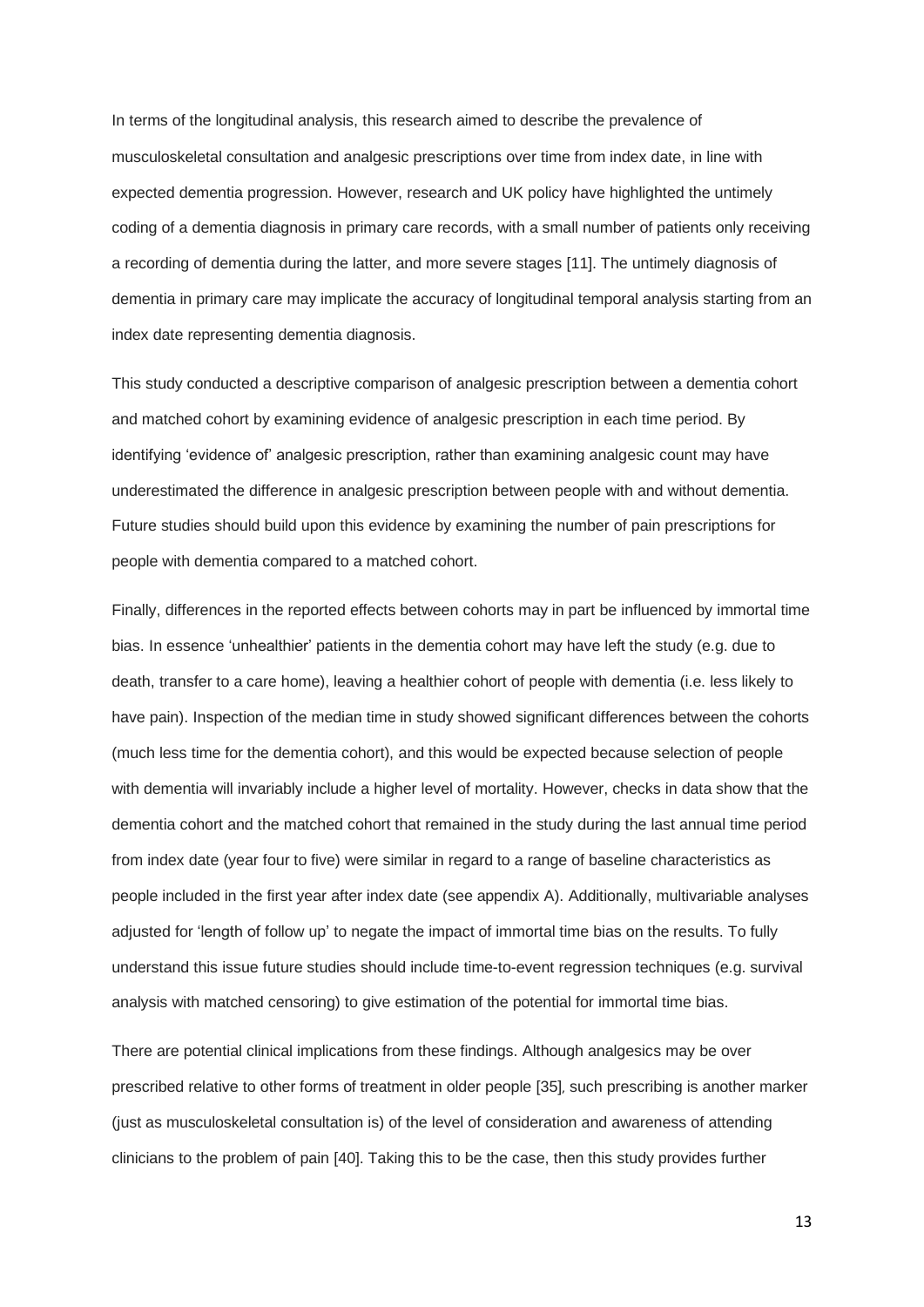evidence that less consideration may be paid to pain in people with dementia, and so it seems even less attention as dementia progresses. Cleary symptoms of dementia create additional challenges for clinicians in the assessment and treatment of pain [13,14], however there is also evidence of tangible benefits of effective management of pain such as tackling potential unmet needs directly related to pain [52] as well as conferring benefits beyond pain [20].

## *Conclusion*

This study is the first to examine potential differences in pain assessment and treatment prevalence in people with and without dementia at a primary care population level. The results confirm findings of previous studies focused on care home settings that show similar trends of lower rates of pain assessment and treatment. The evidence suggests a need to understand more about practical methods to increase awareness of pain and to employ better methods of pain assessment, evaluation of treatment response and acceptable and effective management for people with dementia, in primary care.

# **Acknowledgements**

This study is based in part on data from the Clinical Practice Research Datalink obtained under licence from the UK Medicines and Healthcare products Regulatory Agency. The data is provided by patients and collected by the NHS as part of their care and support. The interpretation and conclusions contained in this study are those of the author/s alone. Copyright © [2020], re-used with the permission of The Health & Social Care Information Centre. All rights reserved. The CPRD Independent Scientific Advisory committee (reference number ISAC 17\_240RA) approved this study.

This research received no specific grant from any funding agency in the public, commercial, or notfor-profit sectors. This work however formed part of a PhD project which received funding from Keele University ACORN studentship. CCG is part funded by the NIHR Applied Research Collaboration (ARC) West Midlands.

# **Conflict of interest**

Dr Laurna Bullock, Dr John Bedson, Dr Ying Chen, Professor Carolyn A. Chew-Graham and Dr Paul Campbell have nothing to disclose..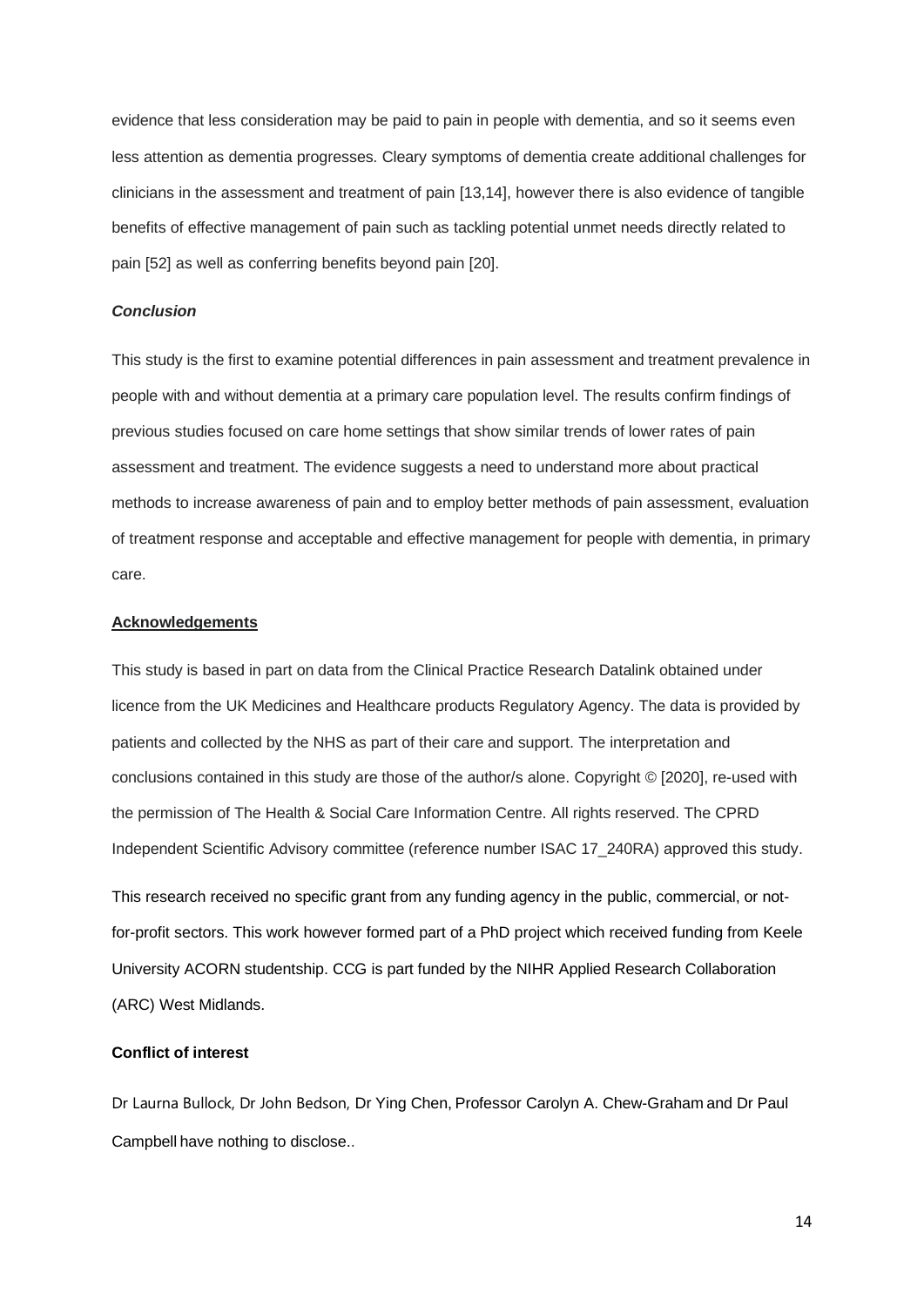#### **References**

- [1] Abdulla A, Bone M, Adams N, Elliott AM, Jones D, Knaggs R, Martin D, Sampson EL, Schofield P. Evidence-based clinical practice guidelines on management of pain in older people. Age Ageing 2013;42:151–153. doi:10.1093/ageing/afs199.
- [2] Appleyard T, Ashworth J, Bedson J, Yu D, Peat G. Trends in gabapentinoid prescribing in patients with osteoarthritis: a United Kingdom national cohort study in primary care. Osteoarthr Cartil 2019;27:1437–1444.
- [3] Balestreri L, Grossberg A, Grossberg GT. Behavioral and Psychological Symptoms of Dementia as a Risk Factor for Nursing Home Placement. Int Psychogeriatrics 2000;12:59–62. doi:10.1017/s1041610200006773.
- [4] Balfour JE, O'Rourke N. Older adults with Alzheimer disease, comorbid arthritis and prescription of psychotropic medications. Pain Res Manag 2003;8:198–204.
- [5] Barreto P de S, Lapeyre-Mestre M, PAIN® BV-, 2013 undefined. Potential underuse of analgesics for recognized pain in nursing home residents with dementia: a cross-sectional study. Elsevier n.d. Available: https://www.sciencedirect.com/science/article/pii/S0304395913003850. Accessed 7 Feb 2020.
- [6] Bauer U, Pitzer S, Schreier MM, Osterbrink J, Alzner R, Iglseder B. Pain treatment for nursing home residents differs according to cognitive state – a cross-sectional study. BMC Geriatr 2016;16:1–10. doi:10.1186/s12877-016-0295-1.
- [7] Bedson J, Belcher J, Martino OI, Ndlovu M, Rathod T, Walters K, Dunn KM, Jordan KP. The effectiveness of national guidance in changing analgesic prescribing in primary care from 2002 to 2009: An observational database study. Eur J Pain (United Kingdom) 2013;17:434–443.
- [8] Bedson J, Chen Y, Ashworth J, Hayward RA, Walters K, Dunn KM, Jordan KP. Trends in longterm opioid prescribing in primary care patients with musculoskeletal conditions. Pain 2016;157:1. doi:10.1097/j.pain.0000000000000557.
- [9] Benson T. The history of the Read codes: the inaugural James Read Memorial Lecture 2011. Inform Prim Care 2011;19:173–182. Available: www.phcsg.org.uk. Accessed 12 Aug 2020.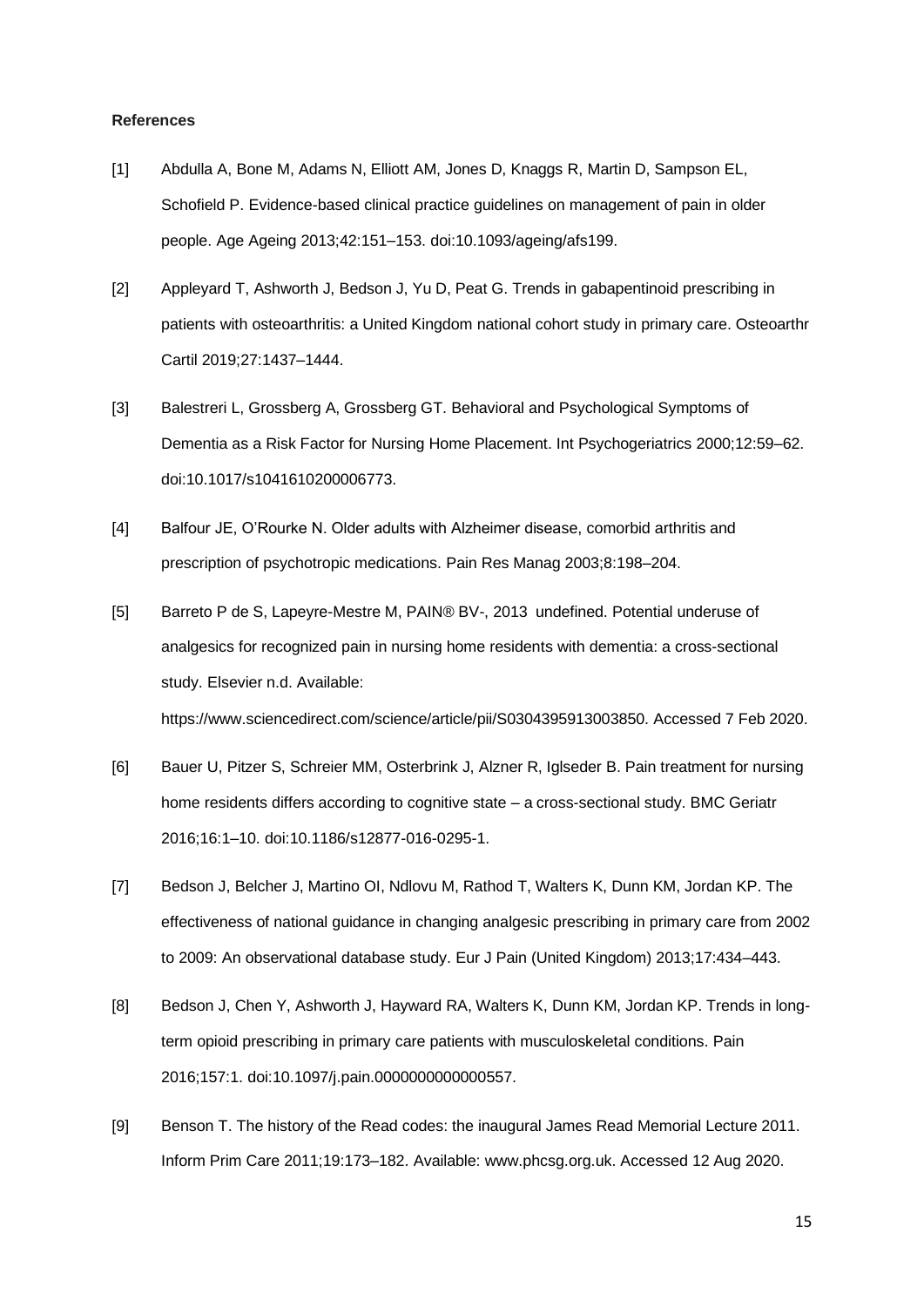- [10] Br€ V, Granvik E, Minthon L, Nordstr€ P, N€ Agga K. Mortality in patients with behavioural and psychological symptoms of dementia: a registry-based study . Aging Ment Health 2020. doi:10.1080/13607863.2020.1727848.
- [11] Bradford A, Kunik ME, Schulz P, Williams SP, Singh H. Missed and delayed diagnosis of dementia in primary care: prevalence and contributing factors. Alzheimer Dis Assoc Disord 2009;23:306–14. doi:10.1097/WAD.0b013e3181a6bebc.
- [12] Briggs AM, Cross MJ, Hoy DG, Sànchez-Riera L, Blyth FM, Woolf AD, March L. Musculoskeletal Health Conditions Represent a Global Threat to Healthy Aging: A Report for the 2015 World Health Organization World Report on Ageing and Health. Gerontologist 2016;56:S243–S255. doi:10.1093/geront/gnw002.
- [13] Bullock L, Bedson J, Jordan JL, Bartlam B, Chew-Graham CA, Campbell P. Pain assessment and pain treatment for community-dwelling people with dementia: A systematic review and narrative synthesis. Int J Geriatr Psychiatry 2019;34:807–821. doi:10.1002/gps.5078.
- [14] Bullock L, Chew-Graham CA, Bedson J, Bartlam B, Campbell P. The challenge of pain identification, assessment, and management in people with dementia: a qualitative study. Br J Gen Pract Open 2020.
- [15] Burton C, Campbell P, Jordan K, Strauss V, Mallen C. The association of anxiety and depression with future dementia diagnosis: a case-control study in primary care. 2012. doi:10.1093/fampra/cms044.
- [16] Campbell P, Rathod-Mistry T, Marshall M, Bailey J, Chew-Graham CA, Croft P, Frisher M, Hayward R, Negi R, Singh S, Tantalo-Baker S, Tarafdar S, Babatunde OO, Robinson L, Sumathipala A, Thein N, Walters K, Weich S, Jordan KP. Markers of dementia-related health in primary care electronic health records Markers of dementia-related health in primary care electronic health records. Aging Ment Heal 2020. doi:10.1080/13607863.2020.1783511.
- [17] Chang E, Daly J, Johnson A, Harrison K, Easterbrook S, Bidewell J, Stewart H, Noel M, Hancock K. Challenges for professional care of advanced dementia. Int J Nurs Pract 2009;15:41–47. doi:10.1111/j.1440-172X.2008.01723.x.
- [18] Cohen-Mansfield J, Dakheel-Ali M, Marx MS, Thein K, Regier NG. Which unmet needs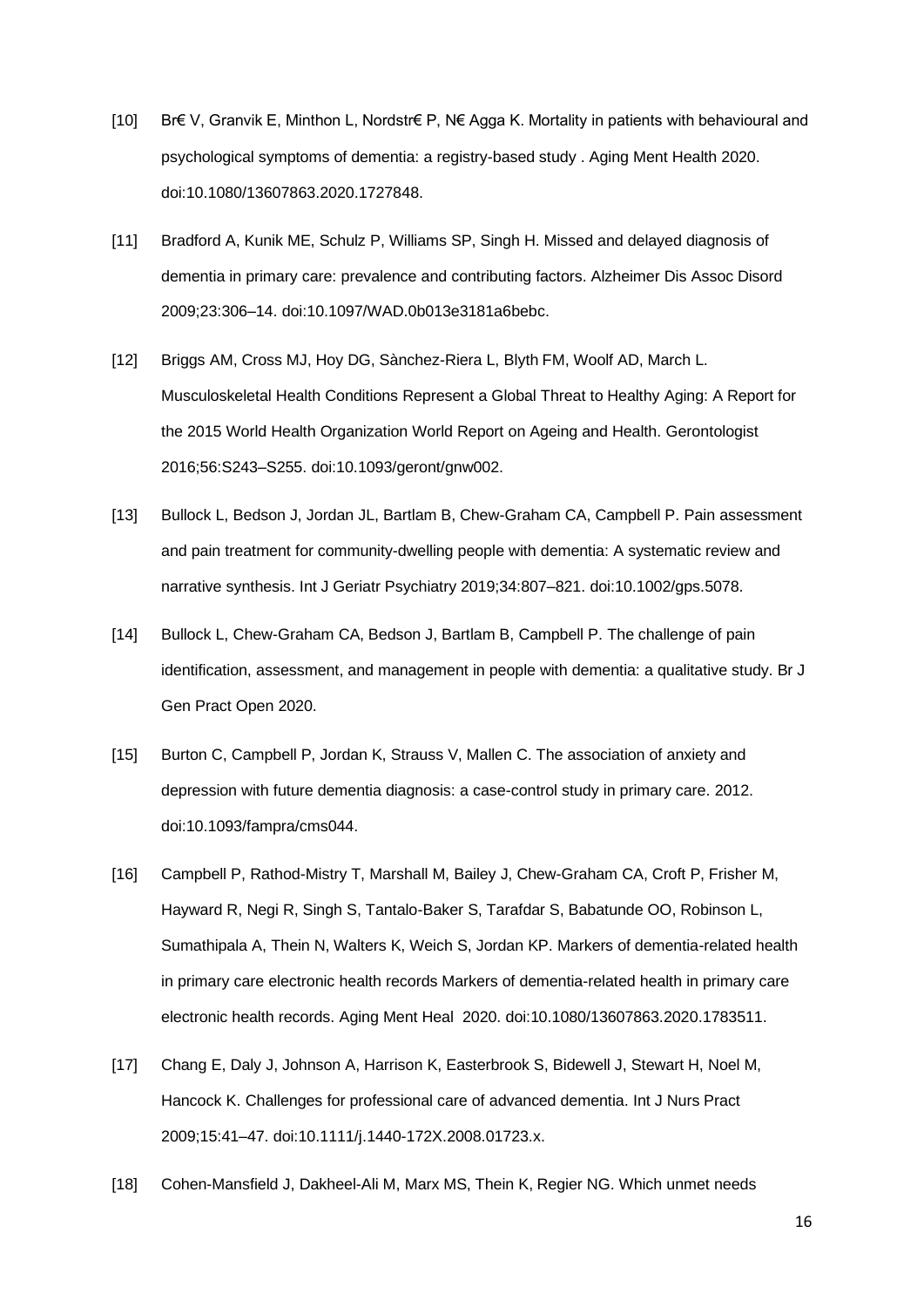contribute to behavior problems in persons with advanced dementia? Psychiatry Res 2015;228:59–64. doi:10.1016/j.psychres.2015.03.043.

- [19] Cook AKR, Niven CA, Downs MG. Assessing the pain of people with cognitive impairment. Int J Geriatr Psychiatry 1999;14:421–425. doi:10.1002/(SICI)1099-1166(199906)14:6<421::AID-GPS932>3.0.CO;2-Y.
- [20] Flo E, Gulla C, Husebo BS. Effective Pain Management in Patients with Dementia: Benefits Beyond Pain? Drugs and Aging 2014;31:863–871.
- [21] Gallagher A, Puri S, Staa T van, Staa T. Linkage of the General Practice Research Database (GPRD) with other data sources. 2011. Available: https://www.scienceopen.com/document?vid=e4eeaee5-d850-4de1-ab44-bb5593029207. Accessed 7 Feb 2020.
- [22] Geddis-Regan AR, Stewart M, Wassall RR. Orofacial pain assessment and management for patients with dementia: A meta-ethnography. J Oral Rehabil 2019;46:189–199. doi:10.1111/joor.12732.
- [23] Gilmartin JF-M, Väätäinen S, Törmälehto S, Bell JS, Lönnroos E, Salo L, Hallikainen I, Martikainen J, Koivisto AM. Depressive Symptoms Are Associated with Analgesic Use in People with Alzheimer's Disease: Kuopio ALSOVA Study. PLoS One 2015;10:e0117926. doi:10.1371/journal.pone.0117926.
- [24] Griffioen C, Husebo BS, Flo E, Caljouw MAA, Achterberg WP. Opioid Prescription Use in Nursing Home Residents with Advanced Dementia. Pain Med 2019;20:50–57. doi:10.1093/pm/pnx268.
- [25] Haasum Y, Fastbom J, Fratiglioni L, Ka I, Johnell K. Pain Treatment in Elderly Persons With and Without Dementia. Drugs Aging 2011;28:283–293.
- [26] Hadjistavropoulos T, Herr K, Prkachin KM, Craig KD, Gibson SJ, Lukas A, Smith JH. Pain assessment in elderly adults with dementia. Lancet Neurol 2014;13:1216–1227. doi:10.1016/S1474-4422(14)70103-6.
- [27] Herrett E, Gallagher AM, Bhaskaran K, Forbes H, Mathur R, Staa T van, Smeeth L. Data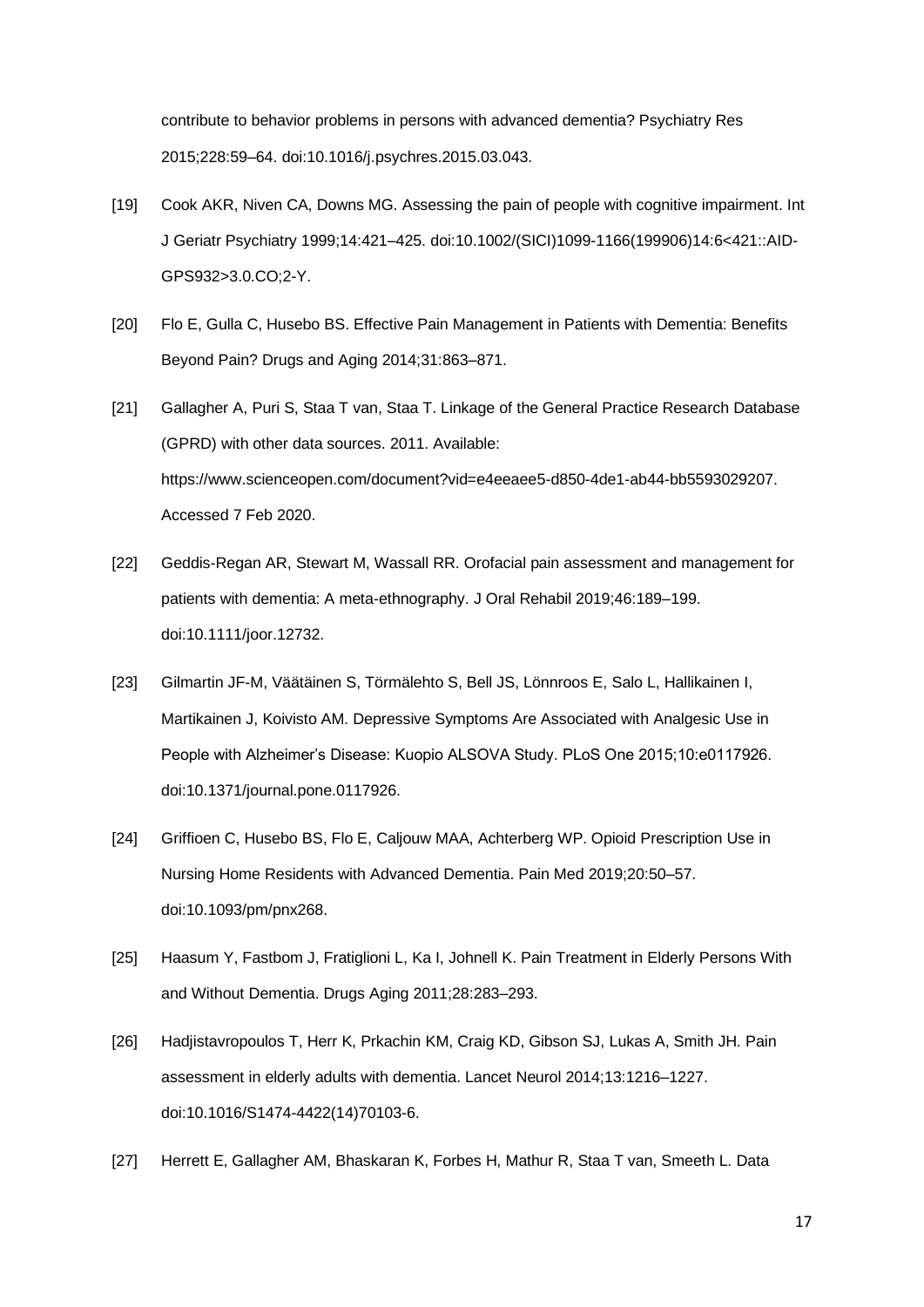Resource Profile: Clinical Practice Research Datalink (CPRD). Int J Epidemiol 2015;44:827– 836.

- [28] Hunt LJ, Ritchie CS, Cataldo JK, Patel K, Stephens CE, Smith AK. Pain and Emergency Department Use in the Last Month of Life Among Older Adults With Dementia. J Pain Symptom Manage 2018;56:871-877.e7. doi:10.1016/J.JPAINSYMMAN.2018.09.005.
- [29] Jennings AA, Linehan M, Foley T. The knowledge and attitudes of general practitioners to the assessment and management of pain in people with dementia. BMC Fam Pract 2018;19. doi:10.1186/s12875-018-0853-z.
- [30] Jordan KP, Kadam UT, Hayward R, Porcheret M, Young C, Croft P. Annual consultation prevalence of regional musculoskeletal problems in primary care: an observational study. BMC Musculoskelet Disord 2010;11:144. doi:10.1186/1471-2474-11-144.
- [31] Lang L, Clifford A, Wei L, Zhang D, Leung D, Augustine G, Danat IM, Zhou W, Copeland JR, Anstey KJ, Chen R. Prevalence and determinants of undetected dementia in the community: A systematic literature review and a meta-analysis. BMJ Open 2017;7:11146. doi:10.1136/bmjopen-2016-011146.
- [32] Lawson DH, Sherman V, Hollowell J. The General Practice Research Database. 1998 p. Available:

https://watermark.silverchair.com/910445.pdf?token=AQECAHi208BE49Ooan9kkhW\_Ercy7D m3ZL\_9Cf3qfKAc485ysgAAAlAwggJMBgkqhkiG9w0BBwagggI9MIICOQIBADCCAjIGCSqGSI b3DQEHATAeBglghkgBZQMEAS4wEQQMql9IelXf9QxXNTiuAgEQgIICAy0w9B2Xx70Yp2I35f wSMk5UVWRbLIo-xWHhnmVfQRHZq3bT. Accessed 4 Jul 2019.

- [33] Lövheim H, Karlsson S, Gustafson Y. The use of central nervous system drugs and analgesics among very old people with and without dementia. Pharmacoepidemiol Drug Saf 2008;17:912–918.
- [34] Lukas A, Mayer B, Fialová D, Topinkova E, Gindin J, Onder G, Bernabei R, Nikolaus T, Denkinger MD. Treatment of Pain in European Nursing Homes: Results from the Services and Health for Elderly in Long TERm Care (SHELTER) Study. J Am Med Dir Assoc 2013;14:821– 831.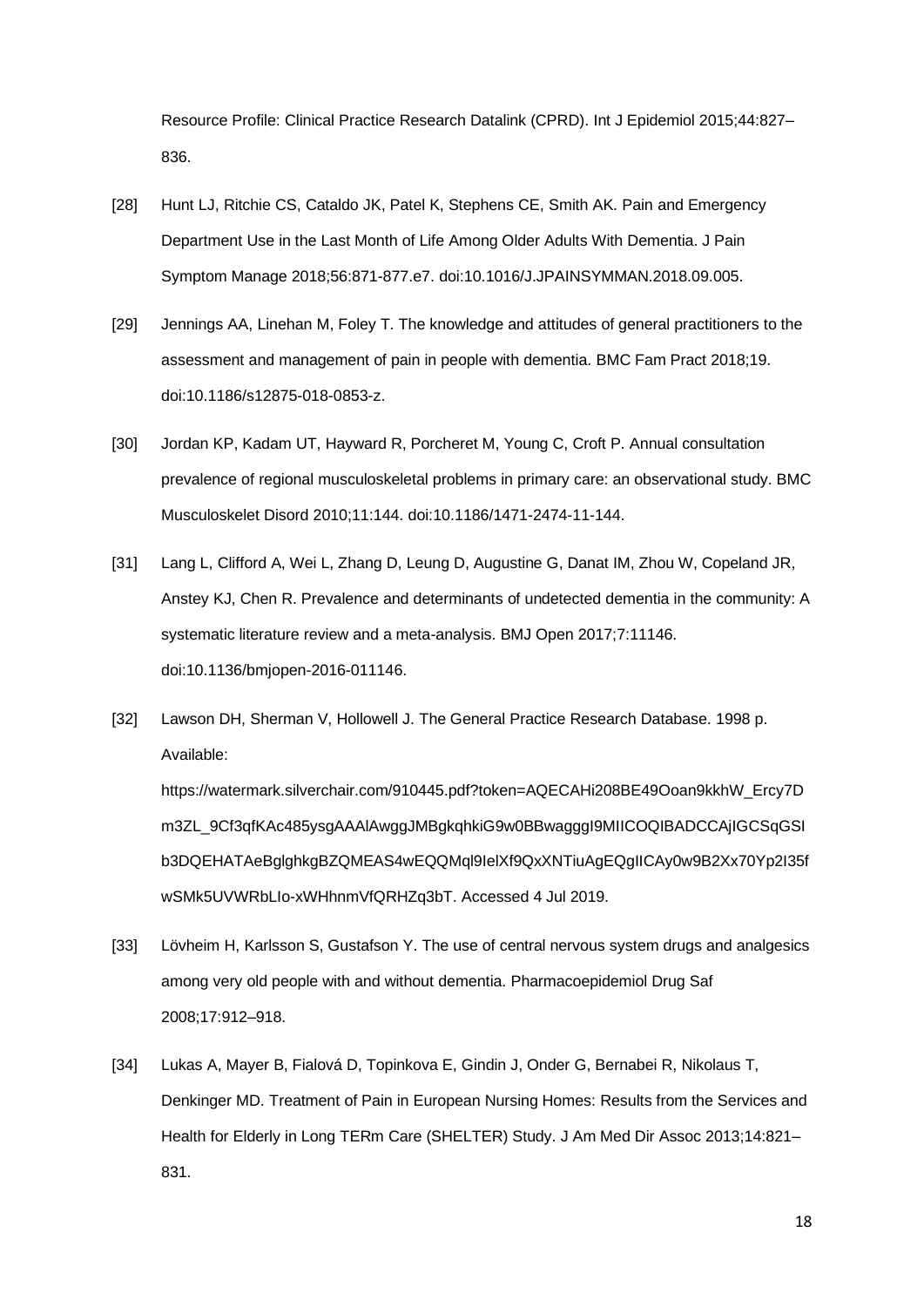- [35] MacFarlane GJ, Beasley M, Jones EA, Prescott GJ, Docking R, Keeley P, McBeth J, Jones GT. The prevalence and management of low back pain across adulthood: Results from a population-based cross-sectional study (the MUSICIAN study). Pain 2012;153:27–32. doi:10.1016/j.pain.2011.08.005.
- [36] Manias E. Complexities of pain assessment and management in hospitalised older people: A qualitative observation and interview study. Int J Nurs Stud 2012;49:1243–1254. doi:10.1016/j.ijnurstu.2012.05.002.
- [37] McGuinness LA, Warren-Gash C, Moorhouse LR, Thomas SL. The validity of dementia diagnoses in routinely collected electronic health records in the United Kingdom: A systematic review. Pharmacoepidemiol Drug Saf 2019;28:244–255.
- [38] McLachlan AJ, Bath S, Naganathan V, Hilmer SN, Le Couteur DG, Gibson SJ, Blyth FM. Clinical pharmacology of analgesic medicines in older people: Impact of frailty and cognitive impairment. Br J Clin Pharmacol 2011;71:351–364.
- [39] Nakashima T, Young Y, Hsu W-H. Do Nursing Home Residents With Dementia Receive Pain Interventions? n.d. doi:10.1177/1533317519840506.
- [40] NICE. Chronic pain in over 16s: assessment and management: Draft for consultation. 2020 p. Available: https://www.nice.org.uk/guidance/GID-NG10069/documents/draft-guideline. Accessed 28 Aug 2020.
- [41] Perkins AJ, Kroenke K, Unützer J, Katon W, Williams JW, Hope C, Callahan CM. Common comorbidity scales were similar in their ability to predict health care costs and mortality. J Clin Epidemiol 2004;57:1040–1048.
- [42] Quince C. Support. Stay. Save. Care and support of people with dementia in their own homes. 2011:1–92. doi:10.1051/medsci/2011272119.
- [43] Reynolds KS, Hanson LC, DeVellis RF, Henderson M, Steinhauser KE. Disparities in Pain Management Between Cognitively Intact and Cognitively Impaired Nursing Home Residents. J Pain Symptom Manage 2008;35:388–396. doi:10.1016/J.JPAINSYMMAN.2008.01.001.
- [44] Richardson E, Bedson J, Chen Y, Lacey R, Dunn KM. Increased risk of reproductive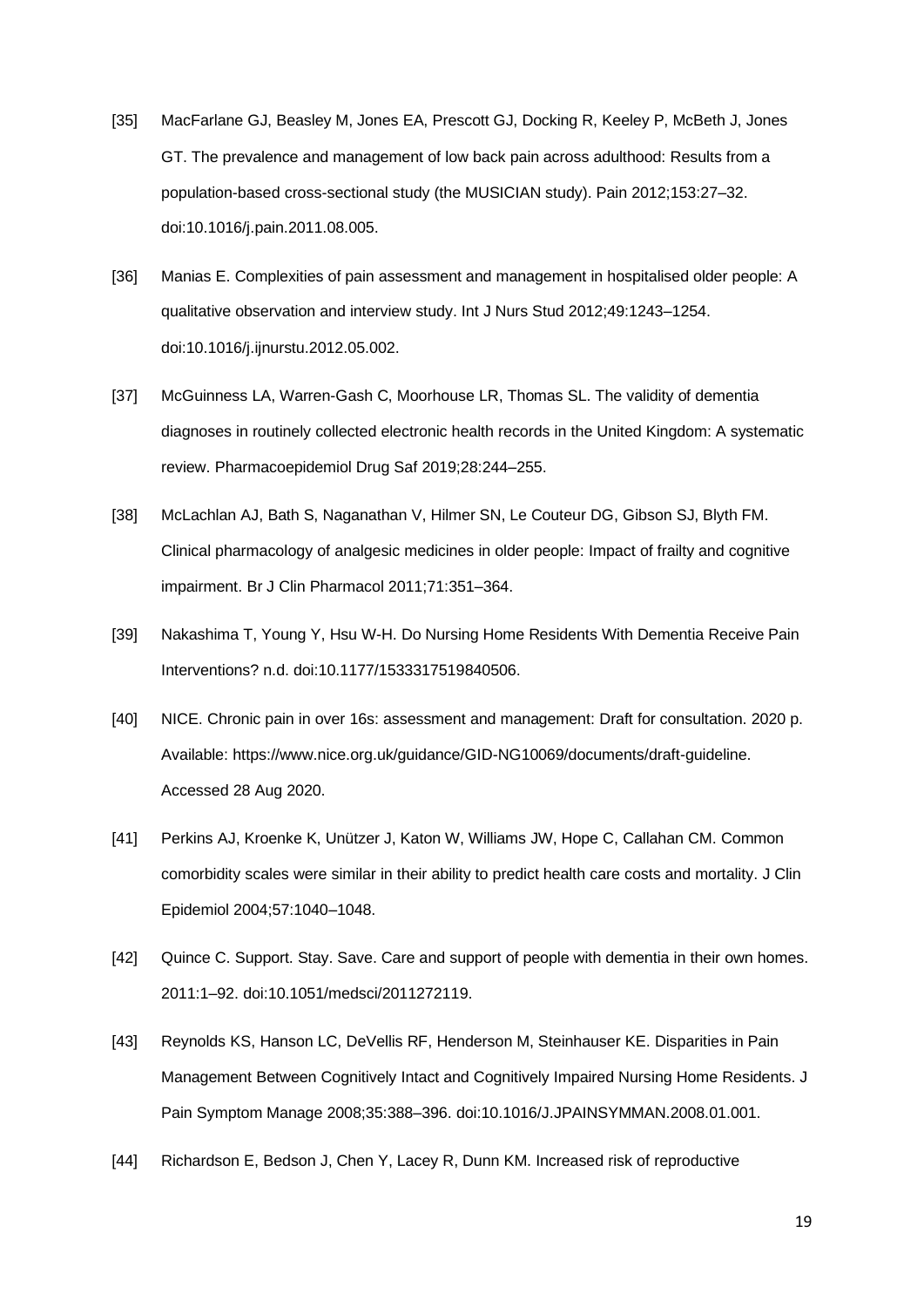dysfunction in women prescribed long-term opioids for musculoskeletal pain: A matched cohort study in the Clinical Practice Research Datalink. 2018. doi:10.1002/ejp.1256.

- [45] Schofield P. The assessment of pain in older people: UK national guidelines. Age Ageing 2018;47:i1–i22. doi:10.1093/ageing/afx192.
- [46] Shega JW, Hougham GW, Stocking CB, Cox-Hayley D, Sachs GA. Pain in communitydwelling persons with dementia: Frequency, intensity, and congruence between patient and caregiver report. J Pain Symptom Manage 2004;28:585–592.
- [47] Stevens S, Bankhead C, Mukhtar T, Perera-Salazar R, Holt TA, Salisbury C, Hobbs FDR, NIHR School for Primary Care Research, Nuffield Department of Primary Care Health Sciences, University of Oxford. Patient-level and practice-level factors associated with consultation duration: a cross-sectional analysis of over one million consultations in English primary care. BMJ Open 2017;7:e018261. doi:10.1136/bmjopen-2017-018261.
- [48] Tan E, Jokanovic N, Koponen M, Thomas D, Hilmer S, Bell J. Prevalence of Analgesic Use and Pain in People with and without Dementia or Cognitive Impairment in Aged Care Facilities: A Systematic Review and Meta-Analysis. Curr Clin Pharmacol 2015;10:194–203. doi:10.2174/157488471003150820144958.
- [49] Tan E, Jokanovic N, Koponen M, Thomas D, Hilmer S, Bell J. Prevalence of Analgesic Use and Pain in People with and without Dementia or Cognitive Impairment in Aged Care Facilities: A Systematic Review and Meta-Analysis. Curr Clin Pharmacol 2015;10:194–203. doi:10.2174/157488471003150820144958.
- [50] Tan EC, Visvanathan R, Hilmer SN, Vitry A, Emery T, Robson L, Pitkälä K, Ilomäki J, Bell JS. Analgesic use and pain in residents with and without dementia in aged care facilities: A crosssectional study. Australas J Ageing 2016;35:180–187. doi:10.1111/ajag.12295.
- [51] Walker J, Liddle J, Jordan KP, Campbell P. Affective concordance in couples: A crosssectional analysis of depression and anxiety consultations within a population of 13,507 couples in primary care. BMC Psychiatry 2017;17:1–10. doi:10.1186/s12888-017-1354-7.
- [52] Weuve J, Proust-Lima C, Power MC, Gross AL, Hofer SM, Thiébaut R, Chêne G, Glymour MM, Dufouil C. Guidelines for reporting methodological challenges and evaluating potential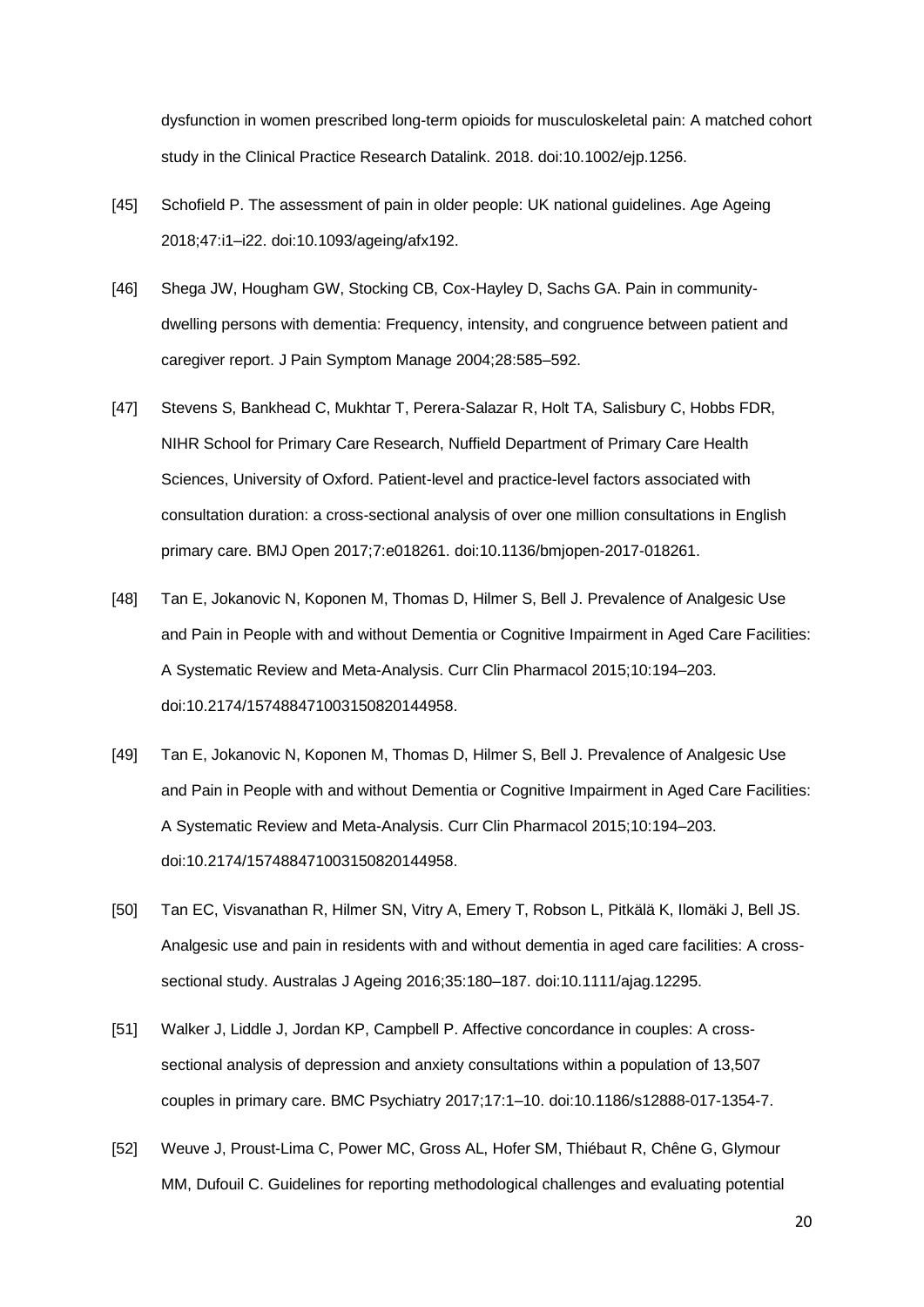bias in dementia research. Alzheimer's Dement 2015;11:1098–1109.

**Table 1.** Characteristics of study participants in the dementia cohort (*n*=36,582) and the matched cohort (*n*=36,582)

|                                      | <b>Dementia cohort</b> | <b>Matched cohort</b> | p value    |
|--------------------------------------|------------------------|-----------------------|------------|
|                                      | $n = 36,582$           | $n = 36,582$          |            |
| Gender, female % (n)                 | 59.8 (21,860)          | 59.8 (21,860)         | matched    |
| Year of index date Mean (SD)         | 2008.67 (4.91)         | 2008.67 (4.91)        | matched    |
| Age at index date Mean (SD)          | 79.9 (8.3)             | 79.9 (8.3)            | matched    |
| Follow up (days) Median (IQR)        | 621 (250, 1192)        | 1225 (551, 2246)      | $-.001$    |
| <b>Practice IMD</b>                  |                        |                       | matched    |
| 1 - Least deprived                   | 16.3 (5958)            | 16.3 (5958)           |            |
| 2                                    | 19.2 (7010)            | 19.2 (7010)           |            |
| 3                                    | 19.8 (7259)            | 19.8 (7259)           |            |
| 4                                    | 21.2 (7743)            | 21.2 (7743)           |            |
| 5 - Most deprived                    | 23.5 (8612)            | 23.5 (8612)           |            |
| Morbidity count Median (IQR)*        | 11(6, 16)              | 10(6, 15)             |            |
|                                      |                        |                       | $-.001$    |
| <b>Consultation frequency Median</b> | 34 (19, 55)            | 28(15, 47)            | $-.001$    |
| $( IQR)^*$                           |                        |                       |            |
| CVD yes $% (n)*$                     | 7.4 (2705)             | 6.0(2194)             | $-.001$    |
| Depression/Bipolar yes % (n)*        | 8.1 (2962)             | 2.6(965)              | < 001      |
| Diabetes yes % (n) $E$               | 16.7(6115)             | 14.9 (5459)           | $< .001**$ |

SD Standard Deviation; CVD cardiovascular disease; IMD practice-level Indices of Multiple

Deprivation; BNF British National Formulary, IQR Interquartile Range

\*Records during the 2 years before index date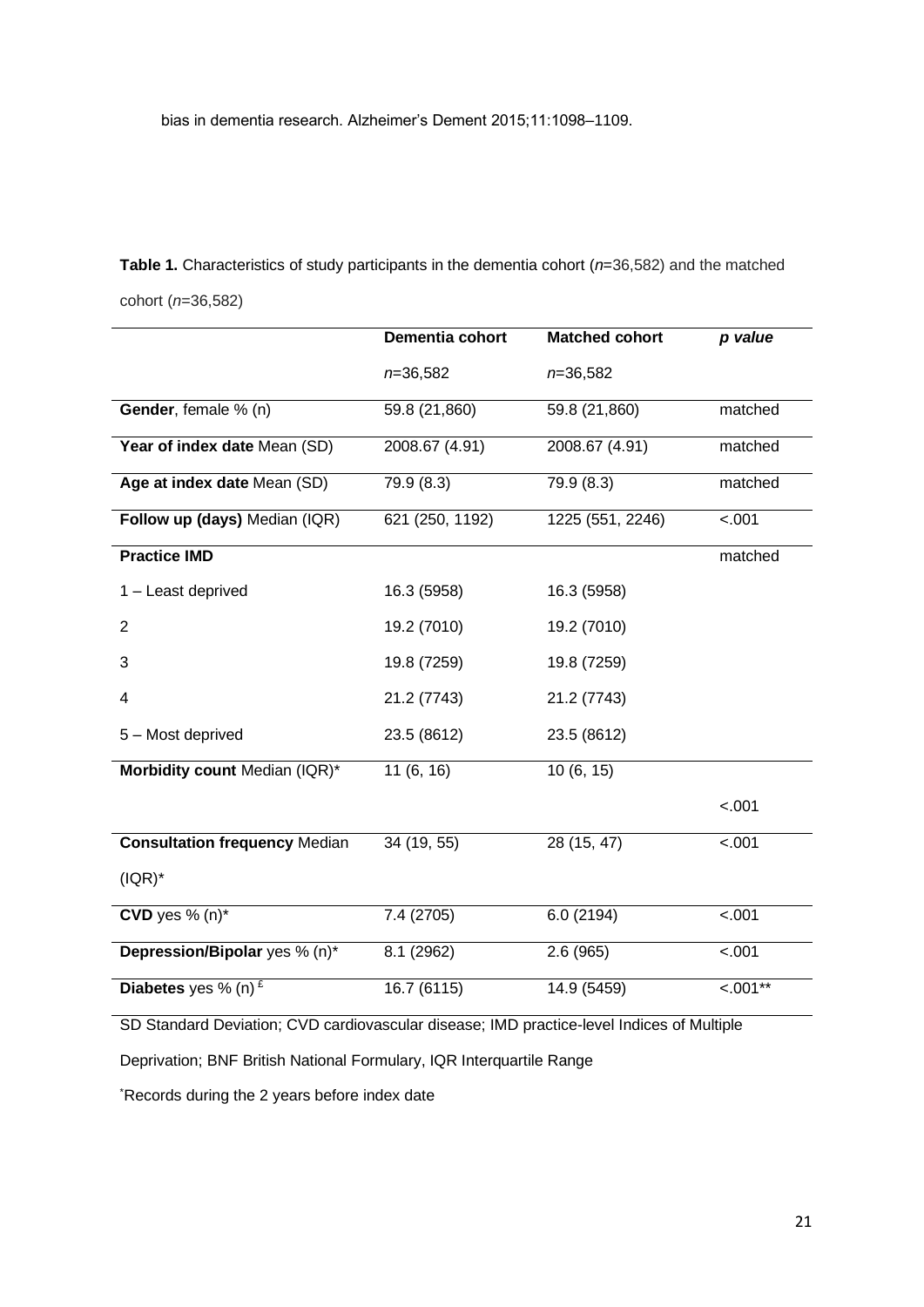**Table 2.** Period prevalence and odds of musculoskeletal consultation for the dementia cohort and matched cohort

| Years               | Dementia cohort             | <b>Matched cohort</b>       |                           |                           |
|---------------------|-----------------------------|-----------------------------|---------------------------|---------------------------|
|                     |                             | Prevalence % (95% CI)       | OR (95% CI)               | Adjusted* OR              |
|                     |                             |                             |                           | (95% CI)                  |
| 0 to 5 (the overall | 58.54                       | 70.76                       | 0.84                      | 0.83                      |
| 5-year period)      | $(56.99 \text{ to } 60.08)$ | (69.95 to 71.56)            | $(0.79 \text{ to } 0.90)$ | $(0.78 \text{ to } 0.89)$ |
| $0$ to 1            | 24.46                       | 30.79                       | 0.80                      | 0.82                      |
|                     | $(23.92 \text{ to } 25.00)$ | $(30.27 \text{ to } 31.31)$ | $(0.77 \text{ to } 0.83)$ | $(0.78 \text{ to } 0.85)$ |
| 1 to $2$            | 22.26                       | 30.55                       | 0.73                      | 0.73                      |
|                     | $(21.62 \text{ to } 22.90)$ | (29.98 to 31.12)            | $(0.70 \text{ to } 0.77)$ | $(0.70 \text{ to } 0.77)$ |
| $2$ to $3$          | 19.94                       | 30.56                       | 0.65                      | 0.66                      |
|                     | $(19.18 \text{ to } 20.73)$ | (29.92 to 31.21)            | $(0.61 \text{ to } 0.69)$ | $(0.62 \text{ to } 0.71)$ |
| 3 to 4              | 19.27                       | 31.71                       | 0.60                      | 0.62                      |
|                     | $(18.33 \text{ to } 20.25)$ | (30.99 to 32.44)            | $(0.56 \text{ to } 0.65)$ | $(0.56 \text{ to } 0.67)$ |
| 4 to 5              | 19.52                       | 31.04                       | 0.63                      | 0.61                      |
|                     | $(18.29 \text{ to } 20.80)$ | $(30.23 \text{ to } 31.87)$ | $(0.57 \text{ to } 0.70)$ | $(0.54 \text{ to } 0.68)$ |

CI confidence intervals; OR odds ratio

\*Adjusted for previous recorded consultations for cardiovascular-related conditions, diabetes and depression, comorbidity count, length of follow up, year of index date, consultation frequency Time point  $0 =$  index date

**Table 3.** Five year period prevalence and odds of analgesic prescriptions for the dementia cohort and matched cohort

| <b>Dementia</b> | Matched cohort | OR (95% CI) | Adjusted* OR |
|-----------------|----------------|-------------|--------------|
| cohort          | prevalence %   |             | (95% CI)     |
|                 | (95% CI)       |             |              |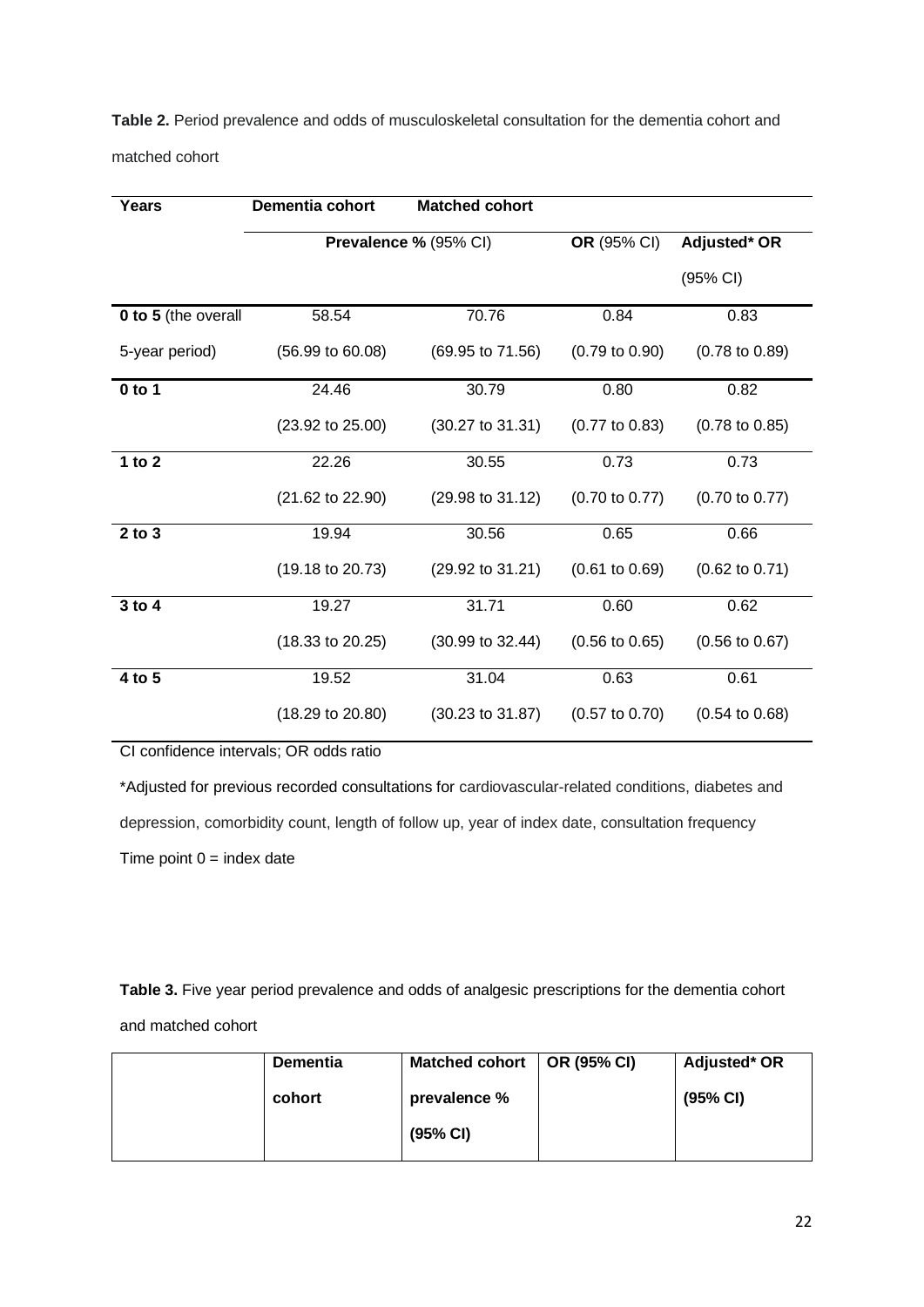|                         | prevalence %              |                           |                      |                    |
|-------------------------|---------------------------|---------------------------|----------------------|--------------------|
|                         | (95% CI)                  |                           |                      |                    |
| Any analgesic           | 76.73 (75.37 to<br>78.03) | 78.99 (78.26 to<br>79.70) | .98 (0.93 to 1.05)   | .97 (0.91 to 1.03) |
| <b>Basic analgesic</b>  | 63.45 (61.92 to<br>64.95) | 62.13 (61.27 to<br>62.98) | 1.05 (0.99 to        | 1.03 (0.96 to      |
|                         |                           |                           | 1.13)                | 1.11)              |
| <b>Weak analgesic</b>   | 31.34 (29.90 to<br>32.81  | 36.49 (35.64 to<br>37.34) | .88 (0.81 to 0.97)   | .86 (0.78 to 0.95) |
| <b>Moderate</b>         | 17.98 (16.81 to<br>19.22) | 22.15 (21.42 to<br>22.89) | .79 (0.70 to 0.89)   | .74 (0.65 to 0.85) |
| analgesic               |                           |                           |                      |                    |
| <b>Strong analgesic</b> | 22.86 (21.57 to<br>24.21  | 28.36 (27.57 to<br>29.17  | .77 (0.70 to 0.86)   | .70 (0.62 to 0.78) |
| <b>Very strong</b>      | 2.90 (2.42 to<br>3.48     | 3.01 (2.72 to<br>3.32)    | $.84$ (0.63 to 1.13) | .83 (0.57 to 1.22) |
| analgesic               |                           |                           |                      |                    |
| <b>NSAID</b>            | 19.21 (18.01 to<br>20.48) | 28.26 (27.47 to<br>29.06) | $.68$ (0.61 to 0.76) | .68 (0.61 to 0.76) |

CI Confidence Interval OR Odds Ratio

\*Adjusted for previous recorded consultations for cardiovascular-related conditions, diabetes and depression, comorbidity count, length of follow up, year of index date, consultation frequency

**Table 4.** Annual prevalence and odds of analgesic prescriptions for the dementia cohort and

matched cohort

|                                     | $0$ to 1                    | 1 to $2$     | $2$ to $3$   | $3$ to 4    | 4 to 5       |  |  |
|-------------------------------------|-----------------------------|--------------|--------------|-------------|--------------|--|--|
| <b>Any Analgesic Classification</b> |                             |              |              |             |              |  |  |
| Dementia cohort                     | 51.73                       | 50.55        | 49.20        | 48.64       | 49.58        |  |  |
| prevalence %                        | $(51.10 \text{ to } 52.36)$ | (49.78 to    | $(48.23)$ to | (47.42)     | (48.01)      |  |  |
| (95% CI)                            |                             | 51.32)       | 50.16        | 49.86)      | 51.15)       |  |  |
| <b>Matched cohort</b>               | 54.18                       | 54.41        | 54.55        | 55.14       | 55.73        |  |  |
| prevalence %                        | (53.62 to 54.74)            | $(53.79)$ to | $(53.85)$ to | (54.36)     | $(54.85)$ to |  |  |
| (95% CI)                            |                             | 55.03)       | 55.24)       | 55.91)      | 56.61)       |  |  |
| <b>OR</b> (95% CI)                  | 0.97                        | 0.94         | 0.94         | 0.91        | 0.91         |  |  |
|                                     | $(0.94 \text{ to } 0.99)$   | $(0.92)$ to  | $(0.90)$ to  | $(0.86)$ to | $(0.85)$ to  |  |  |
|                                     |                             | 0.98)        | 0.98)        | 0.96)       | 0.98)        |  |  |
| <b>Adj OR*</b> (95% CI)             | 0.96                        | 0.93         | 0.92         | 0.90        | 0.89         |  |  |
|                                     | $(0.93 \text{ to } 0.99)$   |              |              |             |              |  |  |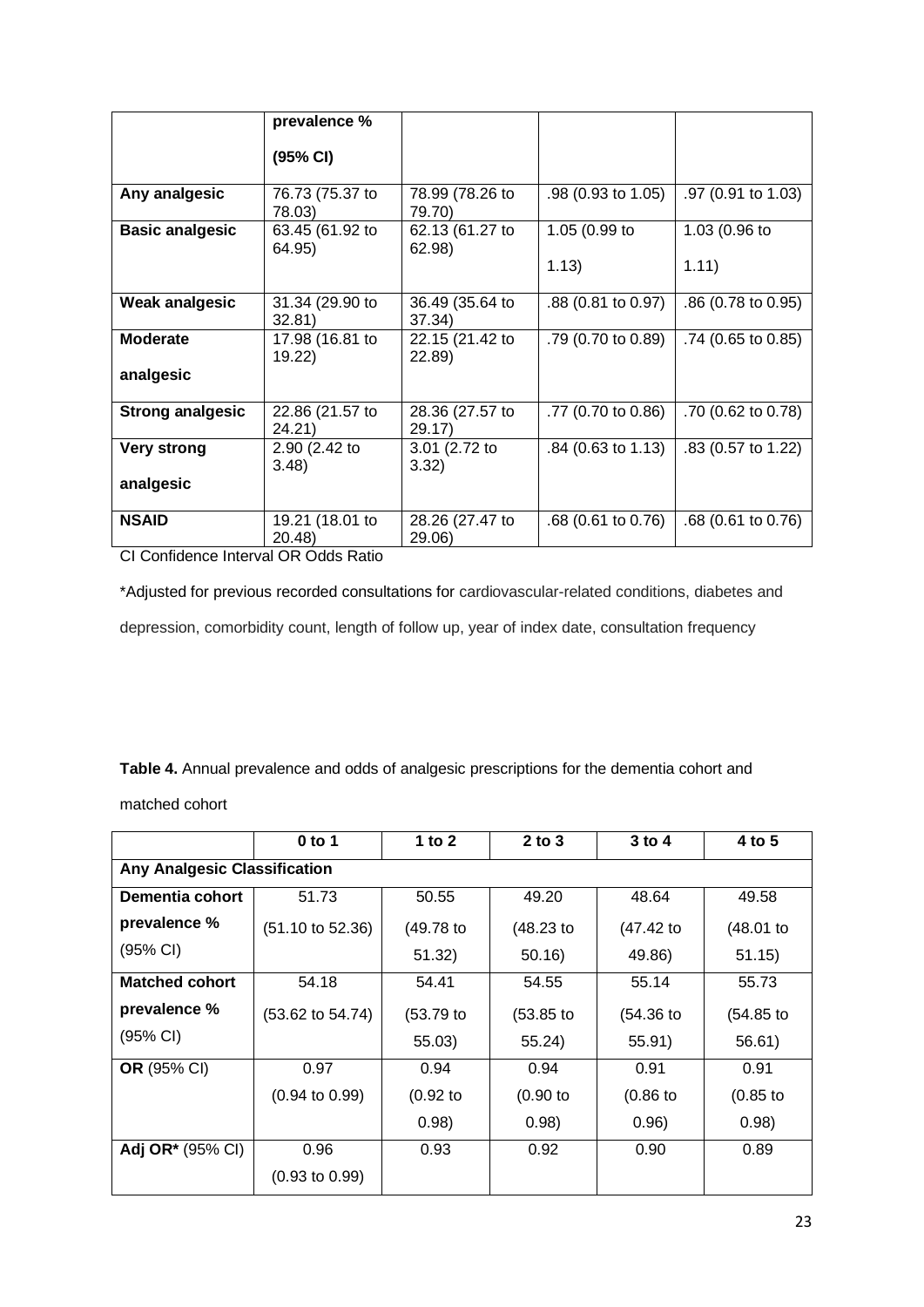|                           |                             | $(0.90)$ to             | $(0.88)$ to  | $(0.85)$ to   | $(0.83)$ to  |
|---------------------------|-----------------------------|-------------------------|--------------|---------------|--------------|
|                           |                             | 0.97)                   | 0.96)        | 0.96)         | 0.97)        |
| <b>Basic Analgesic</b>    |                             |                         |              |               |              |
| Dementia cohort           | 37.30                       | 36.86                   | 36.64        | 36.22         | 36.58        |
| prevalence %              | (36.69 to 37.91)            | (36.12 to               | (35.71 to    | $(35.06)$ to  | $(35.08)$ to |
| (95% CI)                  |                             | 37.61)                  | 37.57)       | 37.40         | 38.10        |
| <b>Matched cohort</b>     | 35.78                       | 36.19                   | 36.82        | 37.57         | 38.91        |
| prevalence %              | $(35.24 \text{ to } 36.32)$ | (35.60)                 | (36.15)      | (36.81)       | (38.05 to    |
| (95% CI)                  |                             | 36.79)                  | 37.50)       | 38.33)        | 39.78)       |
| OR (95% CI)               | 1.06                        | 1.05                    | 1.05         | 1.03          | 0.97         |
|                           | $(1.03 \text{ to } 1.09)$   | (1.01)                  | (1.00 to     | $(0.96)$ to   | $(0.89)$ to  |
|                           |                             | 1.09)                   | 1.11)        | 1.10)         | 1.05)        |
| Adj OR* (95% CI)          | 1.05                        | 1.03                    | 1.04         | 1.01          | .95          |
|                           | $(1.02 \text{ to } 1.09)$   | $(0.98)$ to             | $(0.98$ to   | $(0.93)$ to   | $(0.87)$ to  |
|                           |                             | 1.08)                   | 1.11)        | 1.09)         | 1.05)        |
| <b>Weak Analgesic</b>     |                             |                         |              |               |              |
| Dementia cohort           | 13.61                       | 12.68                   | 12.19        | 11.28         | 10.97        |
| prevalence %              | $(13.18 \text{ to } 14.05)$ | (12.17)                 | $(11.57)$ to | $(10.53)$ to  | $(10.03)$ to |
| (95% CI)                  |                             | 13.20                   | 12.83)       | 12.07)        | 11.99)       |
| <b>Matched cohort</b>     | 15.49                       | 15.58                   | 15.46        | 16.18         | 16.49        |
| prevalence %              | $(15.09 \text{ to } 15.90)$ | (15.13)                 | $(14.96)$ to | (15.61)       | (15.84)      |
| (95% CI)                  |                             | 16.04)                  | 15.97)       | 16.76)        | 17.15)       |
| OR (95% CI)               | 0.91                        | 0.87                    | 0.85         | 0.72          | 0.72         |
|                           | $(0.86 \text{ to } 0.95)$   | $(0.81)$ to             | $(0.78)$ to  | (0.64)        | $(0.63)$ to  |
|                           |                             | 0.92)                   | 0.92)        | 0.80)         | 0.84)        |
| Adj OR* (95% CI)          | 0.90                        | 0.87                    | 0.85         | 0.77          | 0.73         |
|                           | $(0.85 \text{ to } 0.96)$   | $(0.80)$ to             | $(0.77$ to   | $(0.68)$ to   | (0.62)       |
|                           |                             | 0.93)                   | 0.93)        | 0.88)         | 0.85)        |
| <b>Moderate Analgesic</b> |                             |                         |              |               |              |
| Dementia cohort           | 7.04                        | 6.32                    | 6.22         | 6.38          | 6.40         |
| prevalence %              | (6.73 to 7.37)              | (5.95)                  | (5.77)       | (5.81 to 7.00 | (5.67)       |
| (95% CI)                  |                             |                         |              |               |              |
|                           |                             | 6.71)                   | 6.71)        |               | 7.21)        |
| <b>Matched cohort</b>     | 8.52                        | 8.48                    | 8.29         | 8.03          | 7.83         |
| prevalence %              | $(8.21 \text{ to } 8.84)$   | (8.14)                  | (7.91)       | $(7.61)$ to   | $(7.37)$ to  |
| (95% CI)                  |                             | 8.83)                   | 8.68)        | 8.46)         | 8.32)        |
| OR (95% CI)               | 0.86                        | 0.81                    | 0.84         | 0.73          | 0.84         |
|                           | $(0.80 \text{ to } 0.92)$   | $(0.74 \text{ to } 89)$ | (0.74)       | $(0.63)$ to   | $(0.69)$ to  |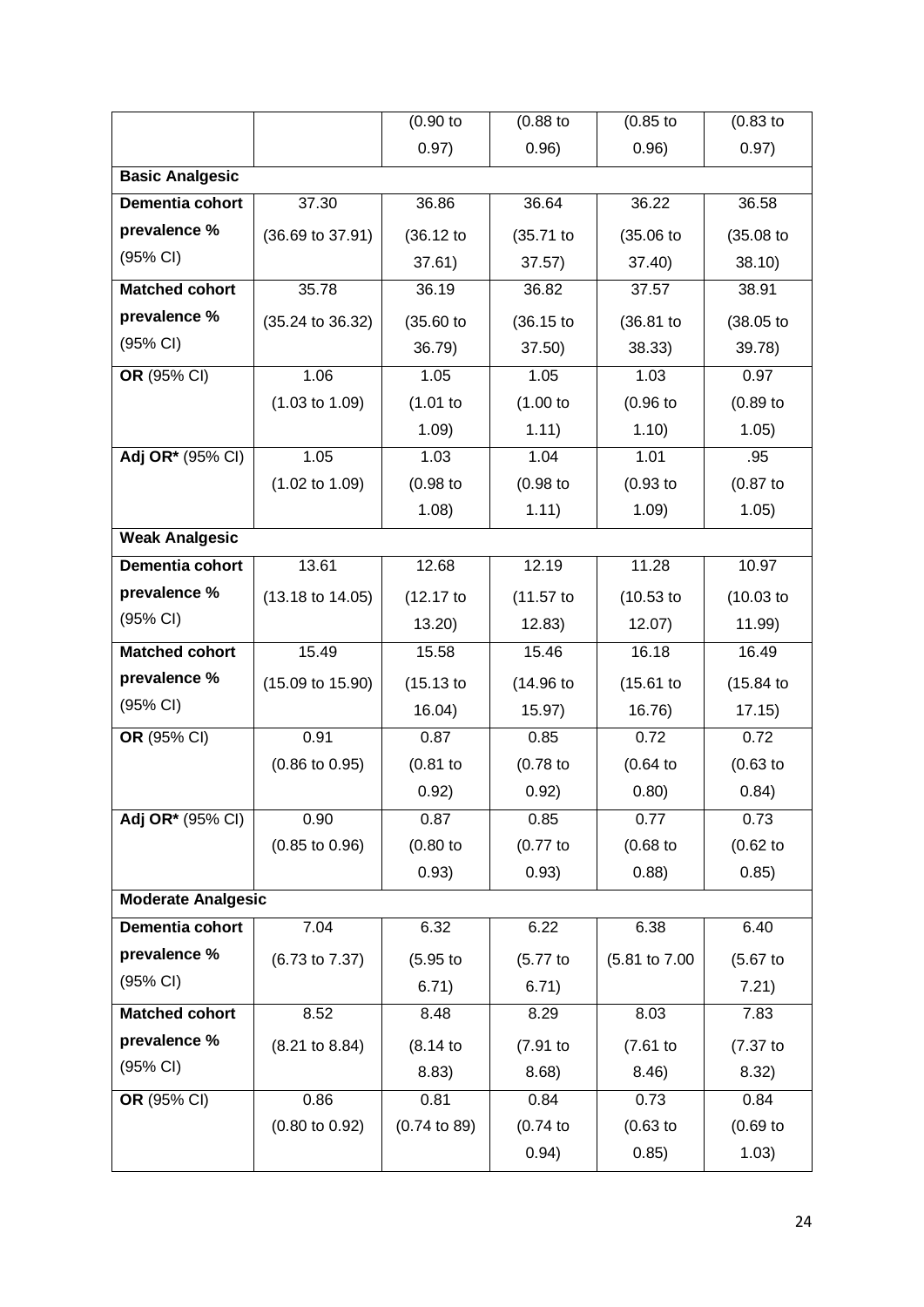| Adj OR* (95% CI)             | 0.86                        | 0.78        | 0.82         | 0.72        | 0.77         |  |  |  |
|------------------------------|-----------------------------|-------------|--------------|-------------|--------------|--|--|--|
|                              | (80 to 0.94)                | $(0.70)$ to | $(0.71$ to   | $(0.60)$ to | $(0.61)$ to  |  |  |  |
|                              |                             | 0.87)       | 0.94)        | 0.85)       | 0.97)        |  |  |  |
| <b>Strong Analgesic</b>      |                             |             |              |             |              |  |  |  |
| Dementia cohort              | 11.12                       | 10.42       | 9.71         | 9.86        | 9.84         |  |  |  |
| prevalence %                 | (10.73 to 11.52)            | (9.95)      | (9.16)       | (9.16)      | (8.94)       |  |  |  |
| (95% CI)                     |                             | 10.90)      | 10.30)       | 10.61)      | 10.81)       |  |  |  |
| <b>Matched cohort</b>        | 13.06                       | 13.31       | 13.28        | 13.55       | 13.69        |  |  |  |
| prevalence %                 | $(12.68 \text{ to } 13.44)$ | (12.90 to   | $(12.81)$ to | (13.02)     | $(13.09)$ to |  |  |  |
| (95% CI)                     |                             | 13.74)      | 13.75)       | 14.09)      | (14.30)      |  |  |  |
| OR (95% CI)                  | .84                         | .76         | .73          | .72         | .71          |  |  |  |
|                              | $(0.80 \text{ to } 0.89)$   | $(0.71$ to  | $(0.67)$ to  | (0.64)      | (0.61 to 83) |  |  |  |
|                              |                             | 0.81)       | 0.80)        | 0.81)       |              |  |  |  |
| Adj OR* (95% CI)             | .77                         | .71         | .64          | .65         | .61          |  |  |  |
|                              | $(0.72 \text{ to } 0.82)$   | $(0.65$ to  | $(0.58)$ to  | (0.57)      | $(0.51$ to   |  |  |  |
|                              |                             | 0.77)       | 0.72)        | 0.74)       | 0.73)        |  |  |  |
| <b>Very Strong Analgesic</b> |                             |             |              |             |              |  |  |  |
| Dementia cohort              | 1.35                        | 1.40        | 1.41         | 1.17        | 1.54         |  |  |  |
| prevalence %                 | $(1.21 \text{ to } 1.50)$   | $(1.23$ to  | (1.20 to     | (0.94)      | (1.20 to     |  |  |  |
| (95% CI)                     |                             | 1.59)       | 1.65)        | 1.47)       | 1.98)        |  |  |  |
| <b>Matched cohort</b>        | 1.30                        | 1.42        | 1.39         | 1.33        | 1.40         |  |  |  |
| prevalence %                 | $(1.18 \text{ to } 1.43)$   | $(1.28)$ to | $(1.23)$ to  | (1.17)      | (1.21)       |  |  |  |
| (95% CI)                     |                             | 1.57)       | 1.56)        | 1.53)       | 1.63)        |  |  |  |
| OR (95% CI)                  | 1.00                        | 1.03        | 1.14         | .83         | .93          |  |  |  |
|                              | $(0.85 \text{ to } 1.17)$   | (0.84)      | $(0.88)$ to  | $(0.60)$ to | $(0.61)$ to  |  |  |  |
|                              |                             | 1.26)       | 1.47)        | 1.16)       | 1.43)        |  |  |  |
| Adj OR* (95% CI)             | .78                         | .91         | .94          | .75         | 1.03         |  |  |  |
|                              | $(0.63 \text{ to } .97)$    | $(0.70)$ to | $(0.66)$ to  | $(0.49$ to  | $(0.55$ to   |  |  |  |
|                              |                             | 1.18)       | 1.34)        | 1.13)       | 1.94)        |  |  |  |
| <b>NSAIDs</b>                |                             |             |              |             |              |  |  |  |
| Dementia cohort              | 6.97                        | 6.29        | 5.51         | 5.08        | 5.68         |  |  |  |
| prevalence %                 | $(6.66 \text{ to } 7.30)$   | (5.92)      | $(5.08)$ to  | (4.57)      | (4.99 to     |  |  |  |
| (95% CI)                     |                             | 6.67)       | 5.96)        | 5.65)       | 6.45)        |  |  |  |
| <b>Matched cohort</b>        | 11.09                       | 10.62       | 10.17        | 9.75        | 9.53         |  |  |  |
| prevalence %                 | (10.74 to 11.44)            | (10.24)     | (9.76)       | (9.29)      | (9.02)       |  |  |  |
| (95% CI)                     |                             | 11.01)      | 10.60        | 10.22       | 10.06)       |  |  |  |
| OR (95% CI)                  | .64                         | .56         | .54          | .54         | .64          |  |  |  |
|                              | $(0.60 \text{ to } 0.68)$   |             |              |             |              |  |  |  |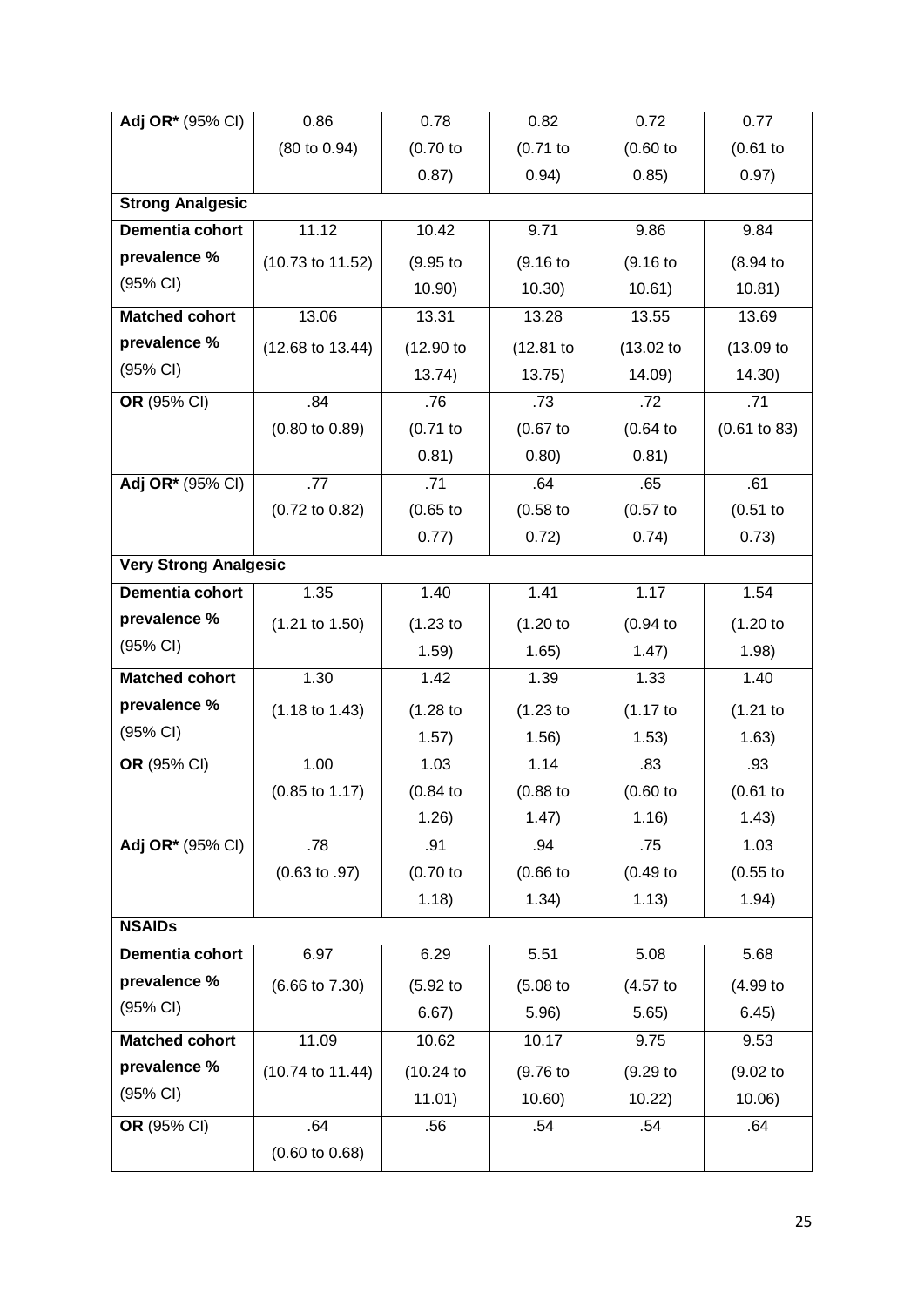|                         |                           | $(0.54)$ to | $(0.48)$ to | $(0.46)$ to | $(0.53)$ to |
|-------------------------|---------------------------|-------------|-------------|-------------|-------------|
|                         |                           | 0.64)       | 0.60)       | 0.62)       | 0.78)       |
| <b>Adj OR*</b> (95% CI) | .66                       | .59         | .54         | .57         | .61         |
|                         | $(0.62 \text{ to } 0.71)$ | $(0.54)$ to | $(0.48)$ to | $(0.48)$ to | $(0.80)$ to |
|                         |                           | 0.65)       | 0.61)       | 0.67)       | 0.76)       |

\*Adjusted for previous recorded consultations for cardiovascular-related conditions, diabetes and depression, comorbidity count, length of follow up, year of index date, consultation frequency

Appendix A. Descriptive comparison between the dementia cohort (n=36,582) and matched cohort  $(n=36,582)$ 

|                            | <b>Dementia cohort</b> | <b>Matched cohort</b> | p value | <b>Effect</b> |
|----------------------------|------------------------|-----------------------|---------|---------------|
|                            | $(n=36,582)$           | $(n=36,582)$          |         | size          |
| Gender, female % (n)*      | 59.8 (21,860)          | 59.8 (21,860)         | Matched | Matched       |
| Marital status % (n)       |                        |                       | .002    | $V = .02$     |
| Single                     | 0.9(330)               | 0.9(326)              |         |               |
| Married                    | 14.0 (5111)            | 13.4 (4912)           |         |               |
| Widowed                    | 3.5(1297)              | 3.4(13.4)             |         |               |
| <b>Divorced</b>            | 0.6(224)               | 0.5(174)              |         |               |
| Unknown                    | 80.8 (29576)           | 81.6 (29851)          |         |               |
| Other                      | 0.1(44)                | 0.2(71)               |         |               |
| <b>Transfer out reason</b> |                        |                       | $-.001$ | $V = .33$     |
| % (n)                      | 33.1 (12110)           | 24.8 (9090)           |         |               |
| Death                      | 31.6 (11571)           | 67.9 (22644)          |         |               |
| Data not entered           | 24.4 (8969)            | 7.9 (2889)            |         |               |
| Internal transfer          | 7.5 (2740)             | 3.9(1413)             |         |               |
| Removal to new health      | 3.4(1267)              | 1.5(546)              |         |               |
| authority                  |                        |                       |         |               |
| Other                      |                        |                       |         |               |
| Year of index date         | 2008.67 (4.91)         | 2008.67 (4.91)        | Matched | Matched       |
| Mean (SD)*                 |                        |                       |         |               |
| Age at index date          | 79.9 (8.3)             | 79.9 (8.3)            | Matched | Matched       |
| Mean (SD)*                 |                        |                       |         |               |
| Follow up (days)           | 621 (250, 1192)        | 1225 (551, 2246)      | $-.001$ | $d = .67$     |
| Median (IQR)               |                        |                       |         |               |
| <b>Practice IMD*</b>       |                        |                       | Matched | Matched       |
| 1 - Least deprived         | 16.3 (5958)            | 16.3 (5958)           |         |               |
| $\overline{2}$             | 19.2 (7010)            | 19.2 (7010)           |         |               |
| 3                          | 19.8 (7259)            | 19.8 (7259)           |         |               |
| 4                          | 21.2 (7743)            | 21.2 (7743)           |         |               |
| 5 - Most deprived          | 23.5 (8612)            | 23.5 (8612)           |         |               |
| <b>Morbidity (BNF)</b>     | 11(6, 16)              | 10(6, 15)             | $-.001$ | $d = .11$     |
| Median (IQR)*              |                        |                       |         |               |